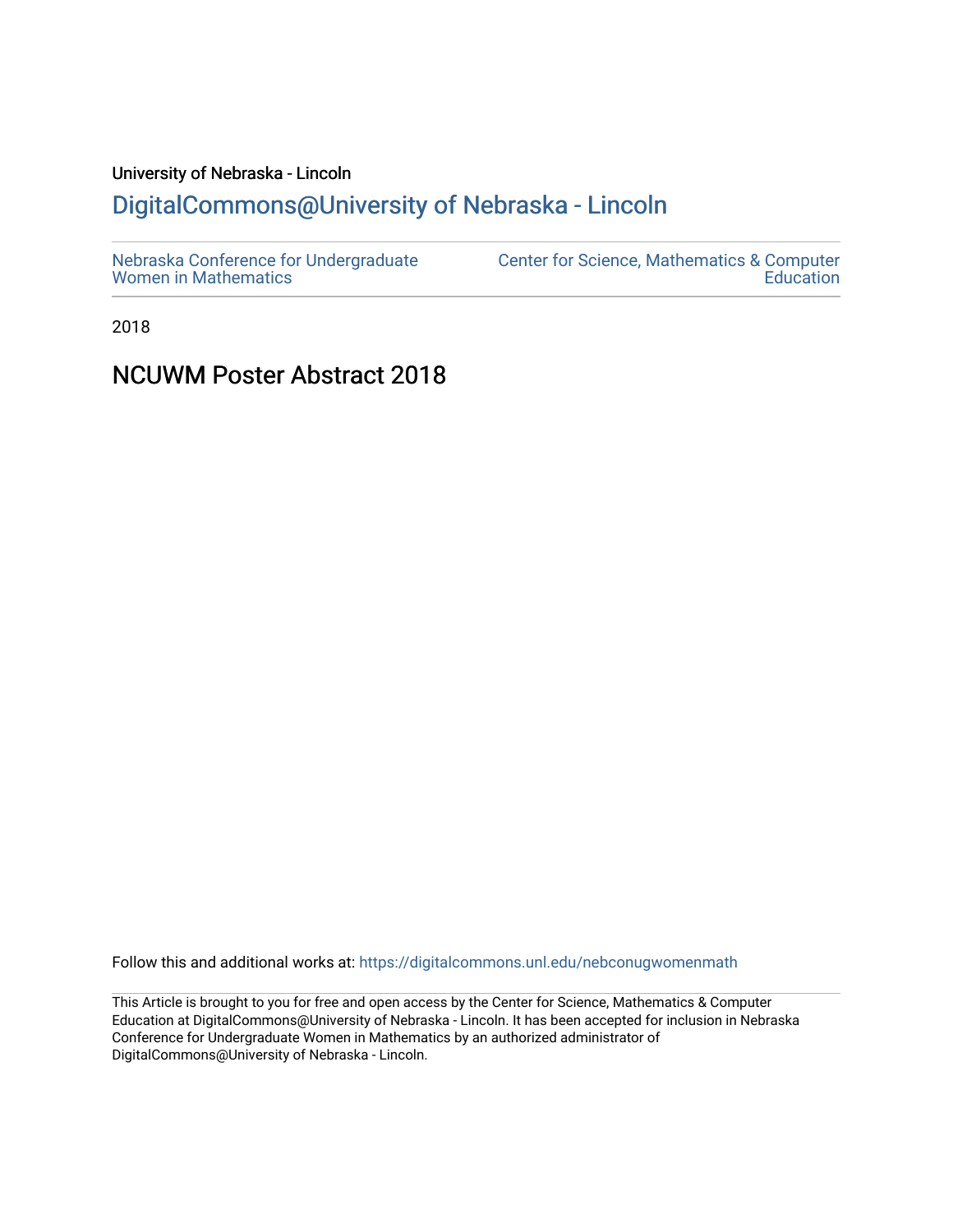The Twentieth Annual Nebraska Conference for Undergraduate Women in Mathematics

January 26 – 28, 2018

# POSTER ABSTRACTS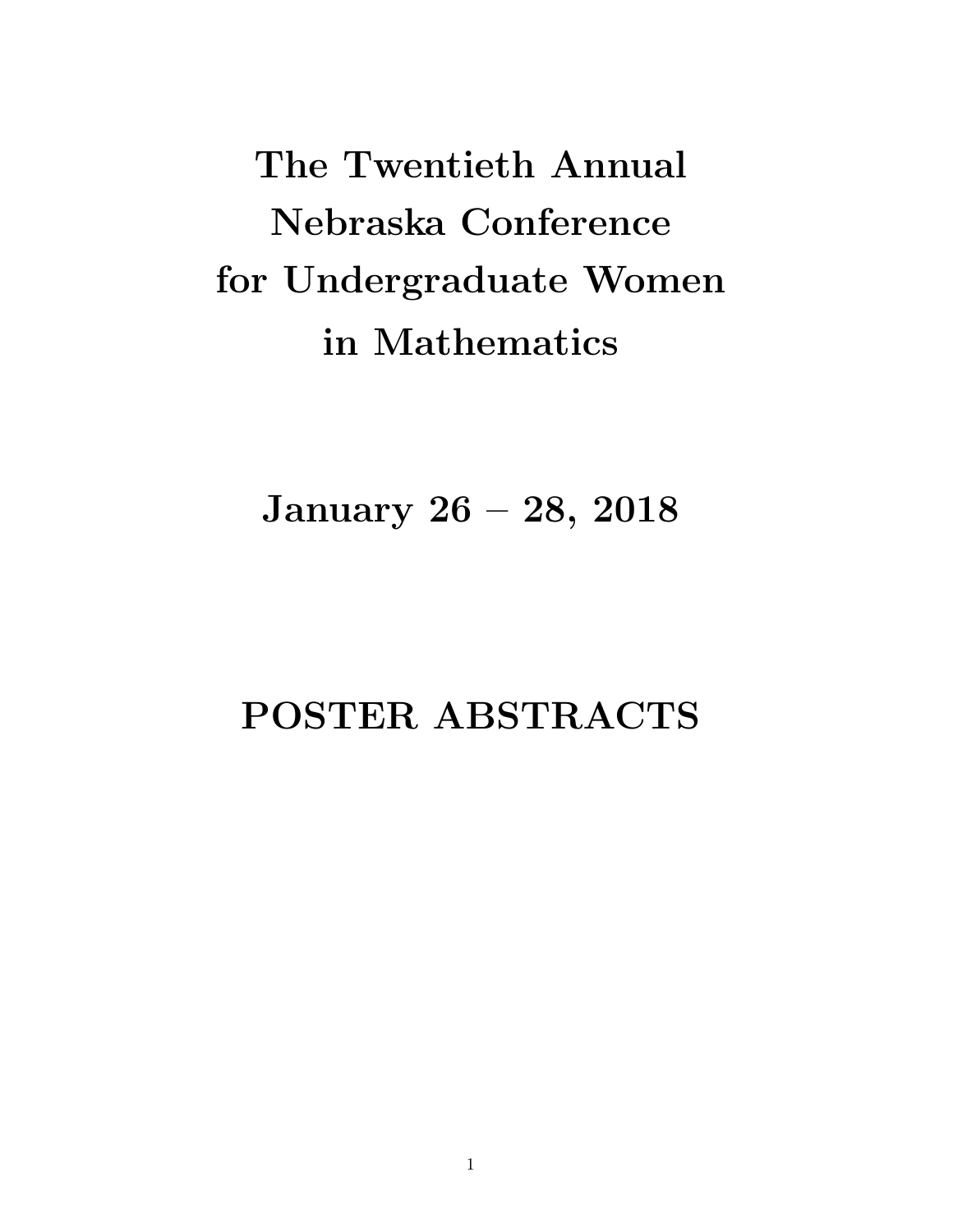# Posters by Undergraduate Students

# Gabrielle Angeloro, State University of New York at Geneseo

Cusp Density in Nested Octahdral Links

This research studies link invariants on a specific class of hyperbolic links. We focus on nested octahedral links, and outline the process of augmenting and nesting a link. To study hyperbolic links, we will geometrically realize the complement of a link as hyperbolic polyhedra. We complete this process using a cell decomposition given by Purcell. Finally, we present a result concerning cusp density of the aforementioned class of links.

#### Erica Bajo Calderon, University of Central Oklahoma

Spatial Reasoning at the Central Oklahoma Math Circle

The Central Oklahoma Math Circle is a partnership between US Grant High School in OKC, and the University of Central Oklahoma. Numerous studies have shown that higher levels of spatial reasoning correlate to success in mathematics, and it is usually the males that have a better grasp of spatial reasoning. Since our Circle's target audience is females, we like to incorporate at least one lesson on spatial reasoning. For this poster, we will present a progression of activities that incorporate spatial reasoning, like quick draw and think cards, with the final activity being Blokus Trigon. We will describe our conversation with the participants about spacial reasoning and its importance. Finally, we will present variations for the activities.

# Leah Bayer, Youngstown State University

Modeling the Effects of Crayfish Invasion and Drought on Hypothetical Crayfish Population Dynamics

North American crayfish species face several environmental and ecological threats including limited natural ranges, invasive species, and intensified drought. Our objectives were to model the population dynamics of potential crayfish species with theoretical life histories and assess how these populations could be affected by the impacts of invasive species and drought. We used RAMAS-Metapop to construct stage-based demographic models using data obtained from various literature sources. We assessed population viability under various disturbance scenarios using estimates of terminal extinction risk, median time to quasi-extinction, and metapopulation occupancy. Better estimates of stage-specific survival and fecundity could reinforce our findings and more accurately predict species outcomes. By constructing models that explore a wide variety of life histories and disturbance scenarios, we hope to provide managers with tools to develop broadly applicable conservation strategies.

# Luna Bozeman, Clemson University

Improving Patient Flow through Optimal Allocation of Nurses

Maintaining efficiency in residency clinics while assuring adequate training of residents can be challenging due to the differences in skill levels of residents and attending physicians. To avoid prolonged waiting times experienced by the patients, it is critical to optimally allocate resources among these physicians. Through our collaboration with the Greenville Health System Family Medicine residency program, we study the allocation of nurses to physicians in a residency clinic. Assuming exponential task times and non-homogeneous servers, we develop a queueing model for the clinic. We analyze the resulting Markov chain to generate allocation policies to improve long-run average throughput and reduce patient wait times. We then use a simulation study to conduct a sensitivity analysis to evaluate the robustness of the proposed allocation policies. Our results show that careful allocation of nurses to physicians can lead to increased throughput, shorter wait times, and improved patient satisfaction.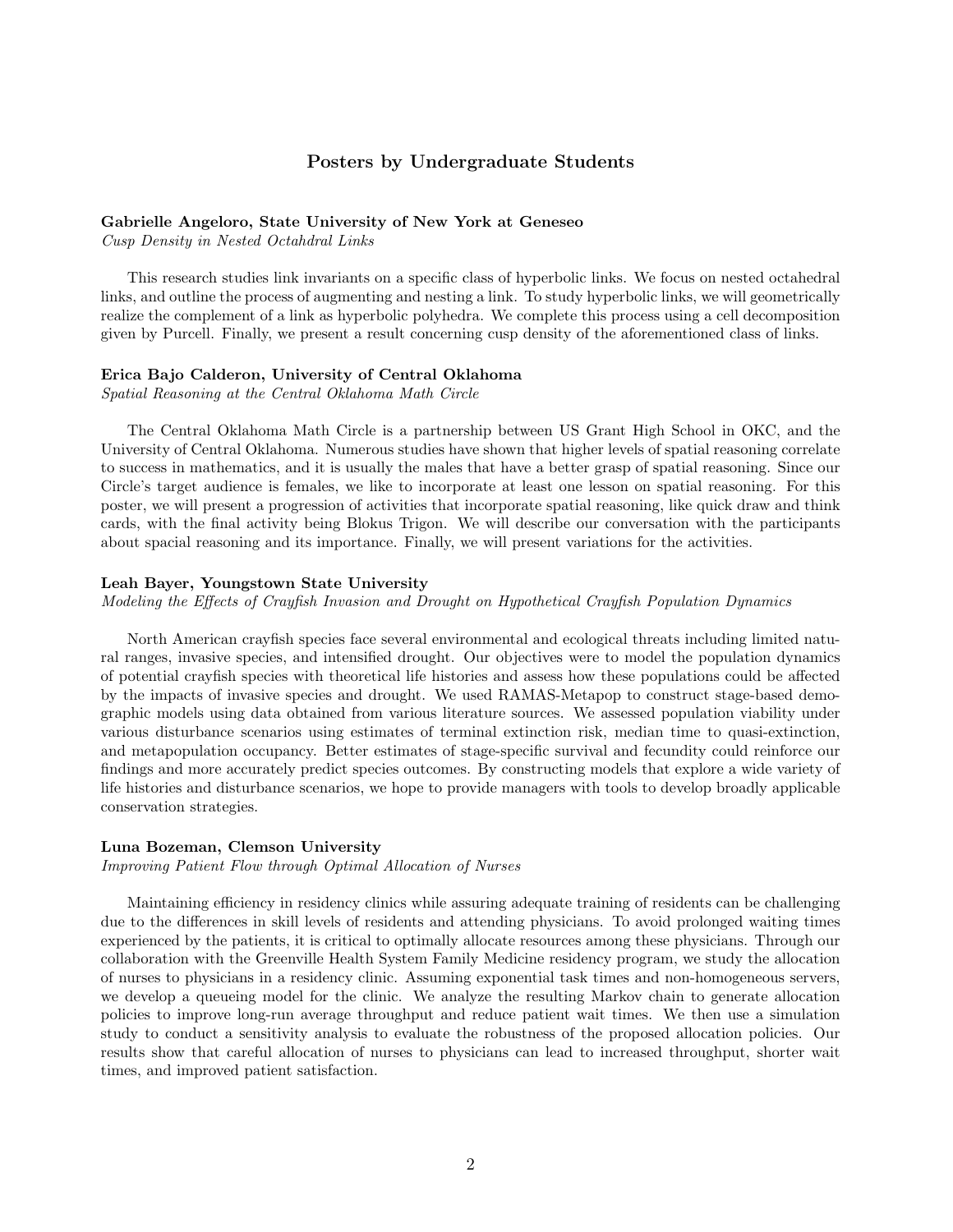# Maria Briseno Martinez, Carleton College Hanna Crowe, Macalester College Sophia Hui, Pomona College The Gender Gap In Special Math Classes

The disparity between the number of men and women in STEM fields is a phenomena that extends beyond the mean. There are consistently fewer girls among the top performers in mathematics, whether as participants in competitions, students in advanced classes, or professionals in the field. Is there a lack of interest in higher math topics, or simply a cognitive difference between girls and boys? Do women experience increased anxiety, which negatively affects their math performance? Or are teachers demonstrating an unconscious bias against girls? These questions provide possible explanations for the gender gap, so naturally our goal was to answer them. While studying abroad, we visited a number of "special math classes" – classes that are problem based instead of following the standard curriculum – in Hungary to gain insight from young girls in the field. With this research as a baseline, we then used our own interviews with Hungarian teachers and students as well as data collected on the ratio between boys and girls in three Hungarian schools that offer special math classes and from national competitions to create awareness about the persistence of the gender gap in mathematics, explain why it is a problem, and give possible advice on how to increase female participation and success in math, especially among top performers.

# Amanda Burkhart, Eastern Connecticut State University

Patterns among Prime-Centered Triples

Around 1640, Fermat discovered that a prime could be written as a sum of two squares if and only if  $p$  is congruent to 1 modulo 4. In our research project, we study prime-centered triples. A prime-centered triple is three consecutive integers  $p-1$ ,  $p$ ,  $p+1$ , with p prime, such that each be written as a sum of two squares. Such triples are sparse and we will discuss our computational approach to analyzing them, in particular finding patterns that can predict larger triples. One notable pattern that has been found consists of primes of the form  $72k^2 + 1$ .

# Cinthia Yazmin Calvo Martinez, University of Texas Rio Grande Valley

Mathematical and Logical Approach to Introduction of Proof in Electrical Engineering

Logic is the structure which all proofs are build. Proof is the principal demonstration without conjectures when we want to give evidence to trust or distrust. In order to trust any statement, we must give evidence with arguments for validation. Logical operators are the proper symbolic interpretation and connection that exists in mathematics and a useful tool that will use to prove statements.

To make proofs easier to comprehend, I will introduce the physical phenomena of electricity in Electrical Engineering as an example to examine a circuit with pure materials and prove if there is a flow of electrical power or not. Several mathematical techniques as the truth tables, logical equivalences, and different types of conditional statements will be a very important stage during the analysis. The goal is to illustrate the way of connecting logic and follow the right direction to construct a mathematical representation by using the proper techniques to give the assertion an essential evidence that a specific statement is true.

#### Jasmine Camero, California State University, Fullerton

A Ladder of Curvatures in the Geometry of Surfaces

In the classical differential geometry of surfaces there are two curvature invariants: the Gaussian curvature (introduced by Gauss in 1827) and the mean curvature (introduced by Sophie Germain in 1831). At the end of the 19th century Casorati investigated another curvature invariant. In the present work we introduce a new curvature invariant, the tangential curvature, and we investigate its fundamental properties.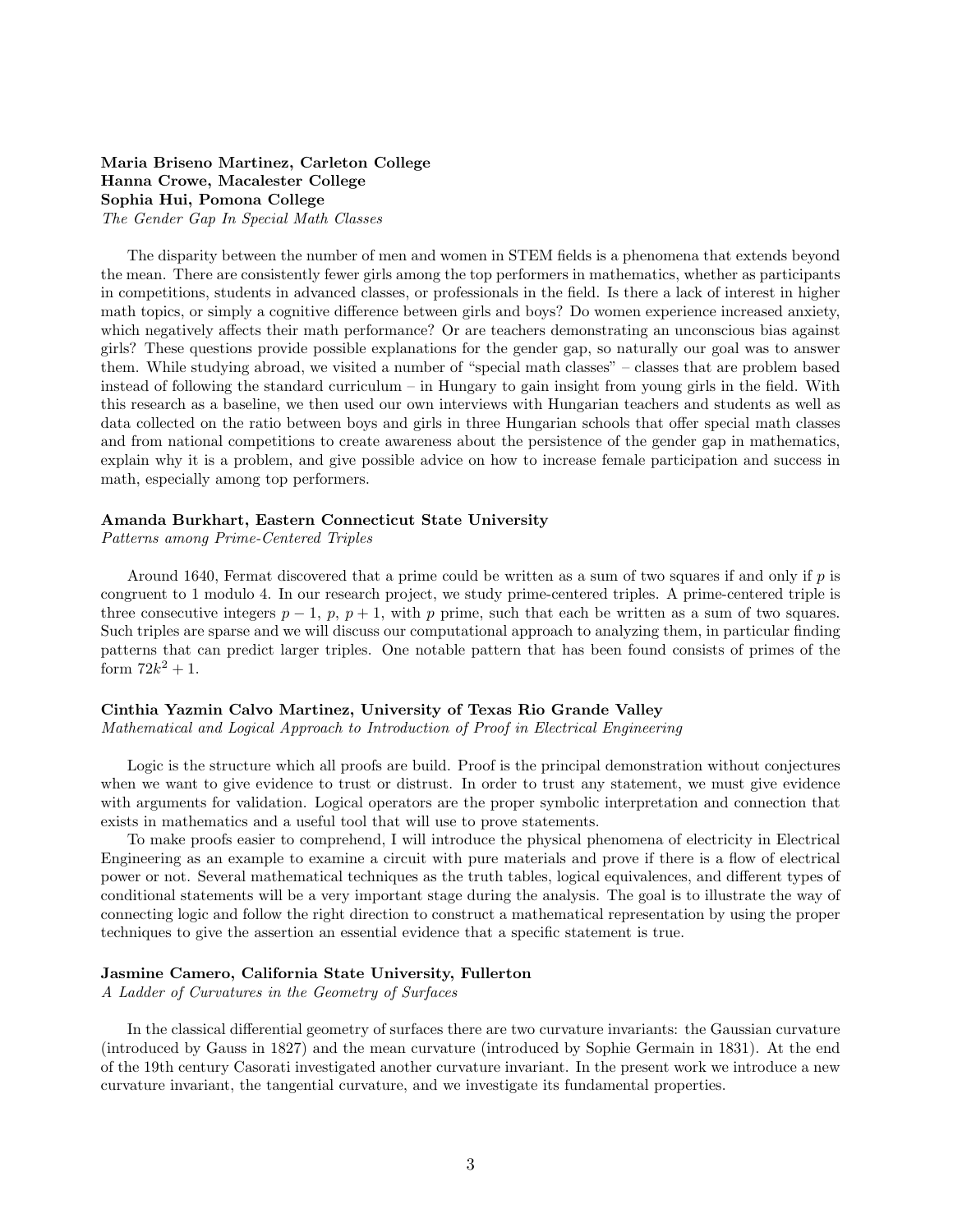# Claudia Sofia Carrillo Vazquez, University of Rochester

The Sortability of Graphs and Matrices Under Context Directed Swaps

The context directed swap, cds, is a sorting operation performed on permutations. It models a process used by ciliates during gene decryption. While cds is the most efficient type of block swap for sorting some permutations, it can fail on others by reaching fixed points – unsorted permutations on which cds cannot be performed. Prior work characterized which permutations are sortable by the cds operation. We present extensions of prior results for permutations through a novel graph theoretical and linear algebraic framework for cds. This framework applies also to graphs and matrices that do not correspond to any permutations. Our results include sortability criteria for graphs and matrices for these generalizations of cds, implying the prior findings for the special case of permutations.

# Dana Casabella, California State University, Fullerton Victoria Meza, California State University, Fullerton Home Run Expedition

Finding the best path for a road trip can be overwhelming when there are ample variables to take into consideration. In this work, we take into consideration the data from Major League Baseball (MLB) from 2016, to calculate the best route to visit all 30 Major League Baseball stadiums in the United States, and watch a game at each stadium. Major League Baseball (MLB) consists of 30 teams total separated into two leagues: the National League (NL) and the American League (AL). Each league consists of 15 teams and each team has their own stadium. Using the data from 2016, we have calculated the best route in order to see a game at every stadium within a specific number of dates considering multiple restrictions, such as travel limits, budget, and required game time. We modify Nghiem's method for scheduling band concert tours to produce an algorithm that lets us calculate the best route possible.

# Ariana Cavazos, California State University, Fresno

An Analysis of Obesity and Climate Change in the United States

Obesity and climate change have become a major issue in the United States. To gain a better understanding on how obesity impacts the environment, we analyzed Edwards and Roberts' study (2009), Population adiposity and climate change. They made very strict assumptions regarding the United Kingdom in the 1970s and in 2010. To better represent the United States, we made our own assumptions so we could grasp an understanding on how changes in BMI are affecting greenhouse gas emissions. Specifically, the study focuses on greenhouse gases emitted from food production, vehicle transportation, and air travel. We found that their assumptions were relatively consistent with our normal weight population. However, Edwards and Roberts' predicted 2010 population had greatly underrepresented estimates compared to our hypothetical overweight population. Thus suggesting that a raise in BMI is indeed causing greater emissions to be emitted due to food production, vehicle emissions, and aviation fuel demands.

# Aria Chaderjian, Scripps College Margrethe Jebsen, Claremont McKenna College Modeling Cultural Dissemination in Rural vs. Urban Regions

We adapt Axelrod's Adaptive Culture Model to mathematically model cultural dissemination across rural and urban regions. We assume that agents in urban regions interact with a wider range of agents and interact more frequently than their rural counterparts. We find that increasing urban interaction frequency and/or interaction range leads to cultural homogeneity in urban regions. Increasing the interaction range in the urban regions leads to cultural homogeneity in rural regions, while increasing the frequency of interaction in urban regions has the effect of driving rural regions toward heterogeneity. Our results are significant because this is one of the first agent-based studies to consider how range of interaction and interaction frequency influence the dissemination of culture in urban vs. rural areas.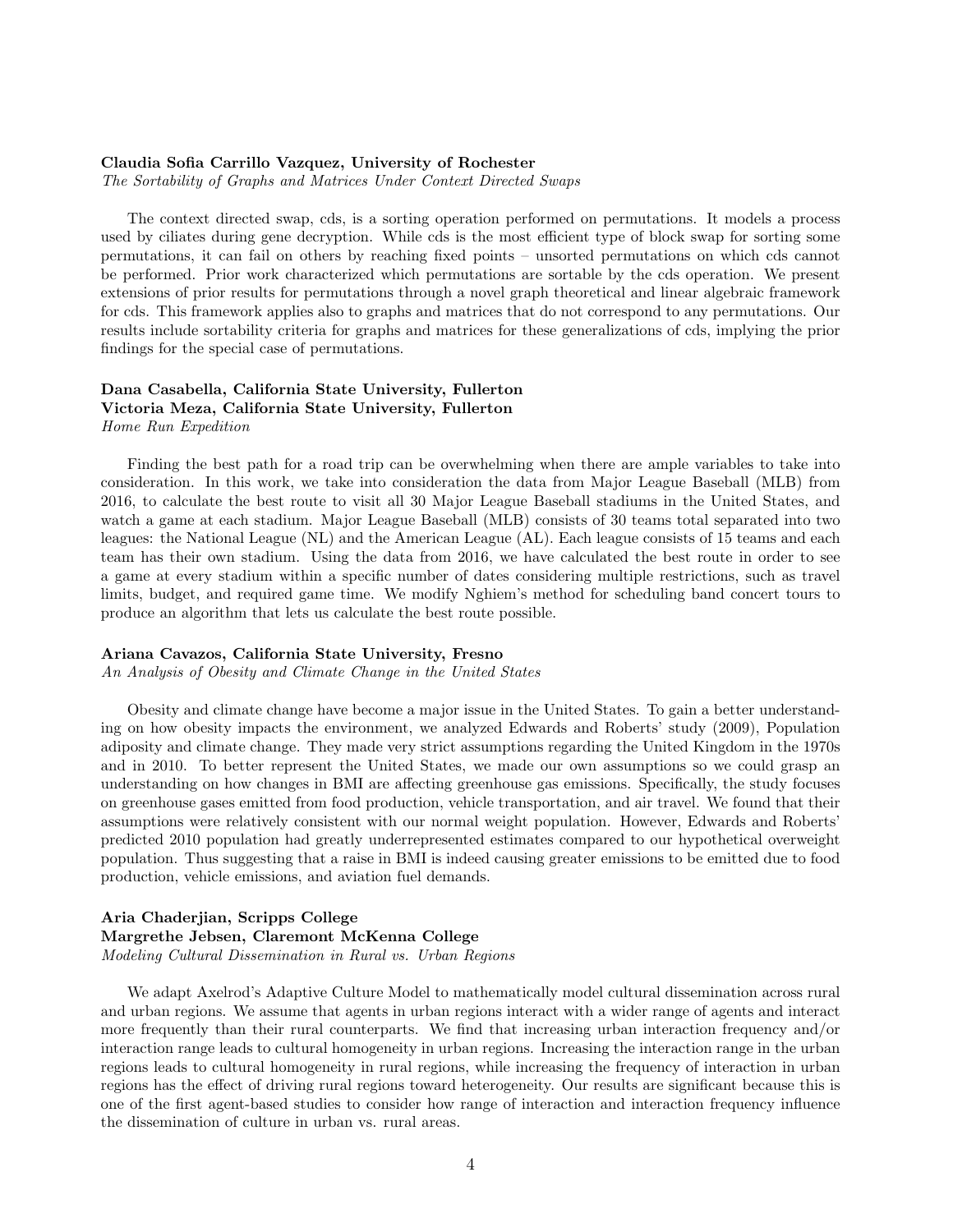## Alice Chudnovsky, University of Illinois at Urbana-Champaign

Irreducible is the New Prime

Some polynomials cannot be factored, so what? These polynomials are called irreducible, much like their integer counterparts, which are called prime. We care about irreducible polynomials because it is a fundamental purpose of mathematics to break concepts into smallest units possible. This talk will survey several irreducibility criteria such as the Cohn Theorem and the Eisenstein criterion, providing a historical context as well as an efficiency comparison. Currently, there is no existing universal irreducibility criterion, and the domains over which each acts have never been compared. In addition to a survey of the criteria, some hypotheses on a more efficient approach will be made.

# Maria Contreras, California State University, Channel Islands Nathalie Huerta, California State University, Channel Islands Kayla Roberts, California State University, Channel Islands Exploring survival on the RMS Titanic with Machine Learning

Recently, there has been a surge in available data describing phenomenon from genomics to astronomy and high-energy physics. Additionally, access to data has resulted in the development of new informationbased industries according to Frontiers in Massive Data Analysis, National Research Council of the National Academies. Accordingly, statistical rigor is imperative to justifying any gains in knowledge obtained from a given data set. In our project, we will investigate and develop supervised machine learning algorithms that predict the classification of survival of passengers aboard the Titanic. We analyze certain attributes such as class, gender, age, family, and fare that are given in the data set. The main challenge is determining the most significant attributes that clearly distinguish the survivors and the nonsurvivors. Along with attempting to manually create our own attributes using feature engineering, we will use Principle Component Analysis together with the k-nearest neighbors scheme to accurately classify passenger survival on the Titanic.

# Amanda Cowell, University of Michigan-Dearborn Sarah Strikwerda, Calvin College

Linear Fraction Transformations of the Bidisc

We will address linear fractional transformations in the complex plane as they act on the bidisc. A linear fractional transformation (LFT) is a holomorphic function from the complex plane to the complex plane defined by

$$
f(z_1, z_2) = \frac{Az + B}{C^*z + d}
$$

where A is a 2 by 2 complex matrix, B and C are vectors, and  $d$  is a complex number. Linear fractional transformations are self-maps of the open unit ball in multiple complex dimensions have been recently studied by Cowen and MacCluer. Through our investigation, we prove a necessary condition for an LFT to be a self-map of the bidisc. We also show forms of LFT's where the image of the bidisc is a disc cross a disc. In further exploration, we study the amount of fixed points LFTs have and determine a method for finding these fixed points. Finally, we use these ideas to construct LFT's with prescribed fixed points.

Hanna Crowe, Macalester College see Maria Briseno Martinez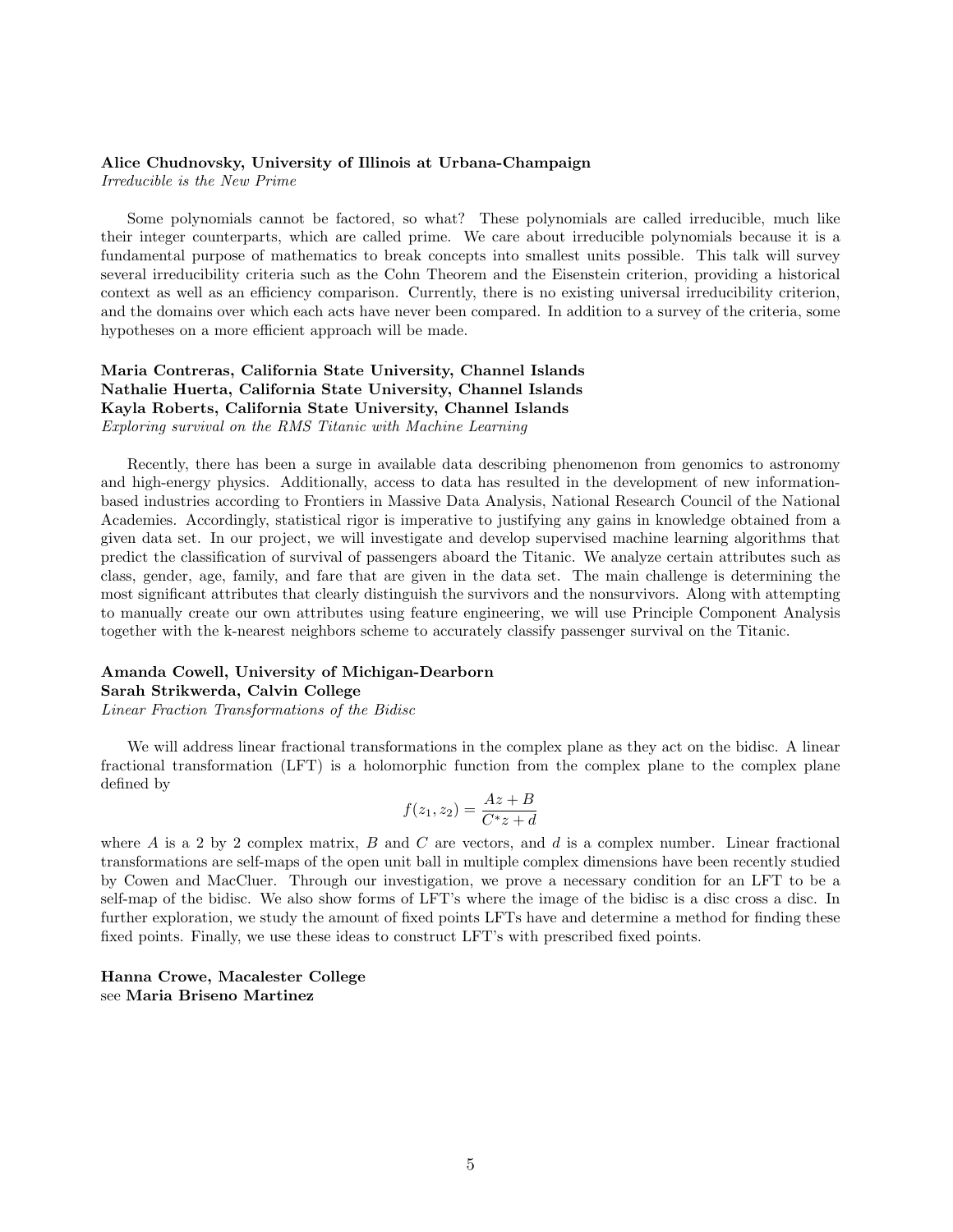#### Niyousha Davachi, University of Texas at Arlington

Auxiliary Conditions To The Euler-Lagrange Equations For A New Class Of Non-Standard Lagrangians

A new class of non-standard Lagrangians that explicitly depend on the special functions of mathematical physics is discovered and this requires adding some auxiliary conditions to the Euler-Lagrange equations. Several examples with applications of the new non-standard Lagrangians are presented and discussed. Moreover, the relationships between the obtained results and Lie algebras and Lie groups are also briefly addressed.

#### Jeannie Dees, Wartburg College

Historical Roots Of Math and Physics in the British Isles

In this presentation, you will find there were many self- taught mathematicians that lived in what is now called the British Isles. For twenty-three days, I have had the pleasure of back-packing around the United Kingdom and Scotland to see where, how, and why these brilliant minds came across some of Math and Physics greatest topics. From Sir Isaac Newton's discovery of gravity and Theory of Light to Sir William R Hamilton's notebook containing the work for classical mechanics and mathematical equations. The most general take away you should receive from this poster is that these great minds struggled with some of the same things that we all struggle with today.

# Abigayle Dirdak, California State University, Fresno

Zeros of polynomials generated by quadratic-factor denominator

This project is a part of the research on the zeros of a sequence of polynomials  ${H_m(z)}_{m=0}^{\infty}$  satisfying a recurrence of order n

$$
\sum_{k=0}^{n} A_k(z) H_{m-k}(z) = 0,
$$

where  $A_k(z)$ ,  $1 \leq k \leq n$ , are complex polynomials and  $A_0(z) = 1$ . We focus on the special generating function

$$
\sum_{m=0}^{\infty} H_m(z)t^m = \frac{1}{(1+b_1B(z)t+a_1A(z)t^2)(1+b_2B(z)t+a_2A(z)t^2)},
$$

where  $a_1, b_1, a_2, b_2 \in \mathbb{R}$  and  $A(z), B(z) \in \mathbb{C}[z]$ . If  $a_1 = a_2 \neq 0$  then the zeros of  $H_m(z)$  lie on the curve  $\mathcal C$  whose equation is given by

$$
Im\left(\frac{B^2(z)}{A(z)}\right) = 0
$$
 and  $a_1 Re\left(\frac{B^2(z)}{A(z)}\right) \ge 0.$ 

We also study other quadruples of real numbers  $(a_1, b_1, a_2, b_2)$  so that the zeros of  $H_m(z)$  lie on C.

# Xinying Fang, University of Illinois at Urbana-Champaign

Mathematics of Poker: Skill vs. Luck

Is Poker a game mostly based on skill or is it a type of gambling that is prohibited by many states? Motivated by this long-lasting debate, we consider John von Neumann's classical poker model and its subsequent generalizations by others including noted economists and professional poker players. We classify players according to their skill levels and seek to quantify the relative effects and profit returns of skill and chance to determine which factor dominates in each poker model. Using game theoretic methods and Mathematica simulations and visualizations, we determine the long-time behavior of the profits for different levels of skill and different poker models.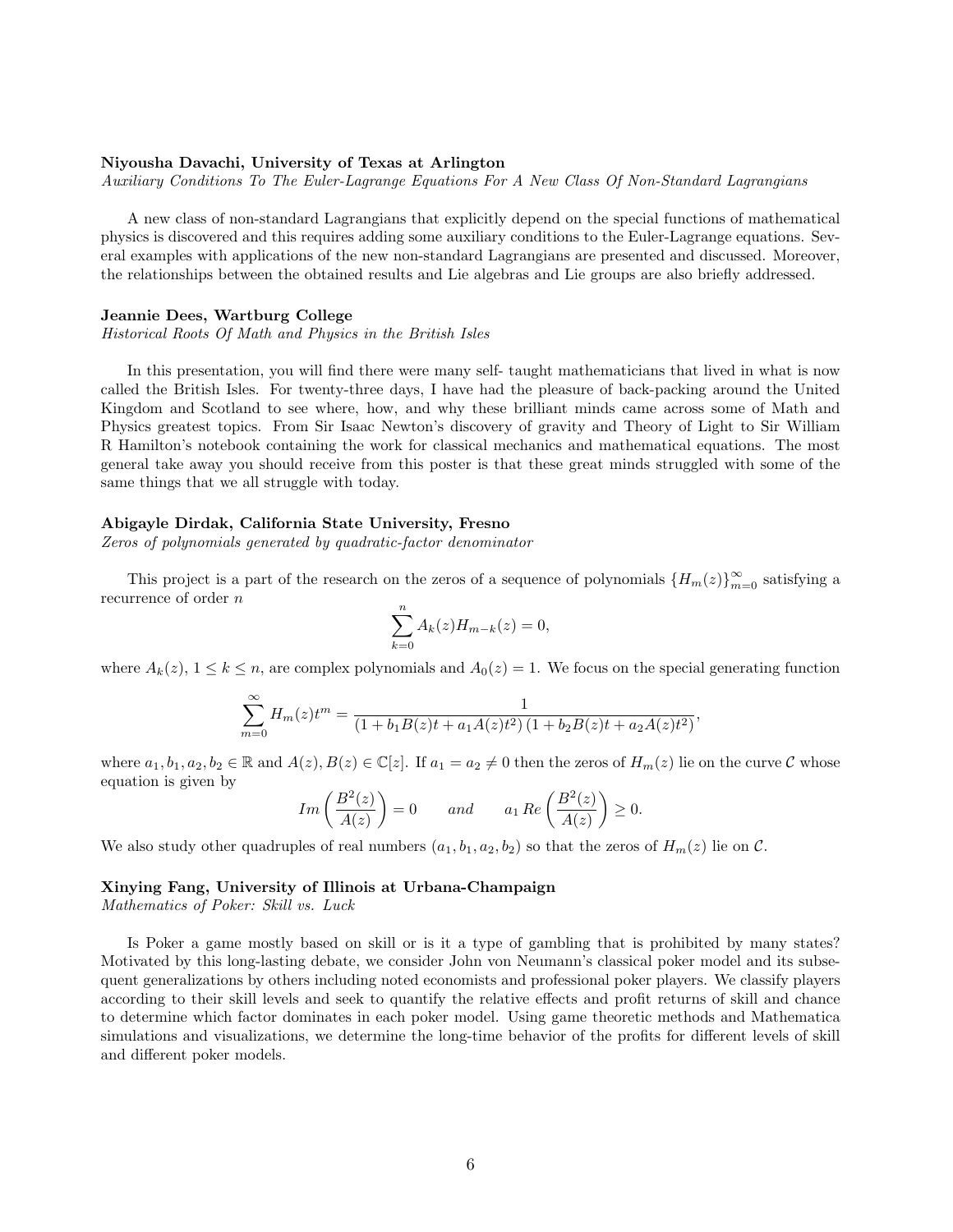# Dominique Forbes, Coastal Carolina University

Tyler Sullivan, Coastal Carolina University

Analysis of Modified Fibonacci Sequences, Generalized Golden Ratios and Their Convergence

We determine a family of recursively defined sequences and their growth rates. We prove that these growth rates converge to generalized 'golden ratios', and from there we prove that these resulting sequences of generalized 'golden ratios' converge as well. We also present how these recursive sequences can arise by modifying certain assumptions that generated the famous Fibonacci sequence.

# Kelley France, University of Central Oklahoma

Modeling the Treatment of HIV in Children

We build a differential equations model to study how the length of HIV treatment in young children affects the treatment success. The recent news of remission in some children who had been treated briefly for the virus early in life, shows that understanding the dynamics of the treatment at this stage of life is crucial to uncovering the potential for remission. Taking into account the uninfected T cell population, drug sensitive and drug resistant infected productive T cell populations, drug sensitive and drug resistant infected T cells in the eclipse phase, and drug sensitive and drug resistant free virus, we build a differential equations model of HIV treatment reflective of treatment in young children. We present our model and the results, identifying conditions under which the child would enter remission. We conclude by discussing how this information can be used to minimize the risks to other children/patients.

# Abigail Genereau, College of St. Benedict/St. John's University

Modeling the Relationship between White-tailed deer and Blacklegged ticks

Tick-borne diseases pose a greater public health risk than they did since their discovery about two decades ago. To efficiently be able to predict and prevent the disease cases, it is necessary to understand how the blacklegged deer tick, or lxodes scapularis, population grows. This was done by developing a model that shows the effect of harvesting, or hunting, rates of male and female white-tailed deer populations on the tick populations. White-tailed deer are the primary host of adult lxodes scapularis, the reproductive stage of the tick lifecycle (Patnaude and Mather, University of Florida). The model is broken down into the deer life stages to better show the effect of host prevalence on tick population.

# Seraphina Gibson, Oberlin College

Path Planning in Approximations to 3D and 4D Configuration Spaces

We considers the problem of path planning for robots with two or three degrees of translational freedom and one axis of rotational freedom. We create and implement computationally a heuristic method for the problem's solution. This work was done at the Summer 2017 University of Miami REU.

Ellen Grove, Grand Valley State University Mikaela Wyatt, Grand Valley State University King of the Coop: A Graphical Investigation of Chicken Pecking Orders

Stephen B. Maurer's essay The King Chicken Theorems is a prominent publication in graph theory that relies heavily on the use of directed graphs to describe the pecking interactions between chickens in a random coop. One of Maurer's principle endeavors was to derive a method to determine the most dominant chicken, or chickens, in a coop–regardless of its size. Our own exploration of this topic led us to define new classes of "chickens," such as the "Senator Chicken," the "Boss Chicken," and the "Most Efficient Chicken," which were represented by vertices with given attributes in a directed graph. After studying the behavior of a variety of different graphs, we developed theorems about these different classes of "chickens" that revealed a number of interesting properties about directed complete graphs.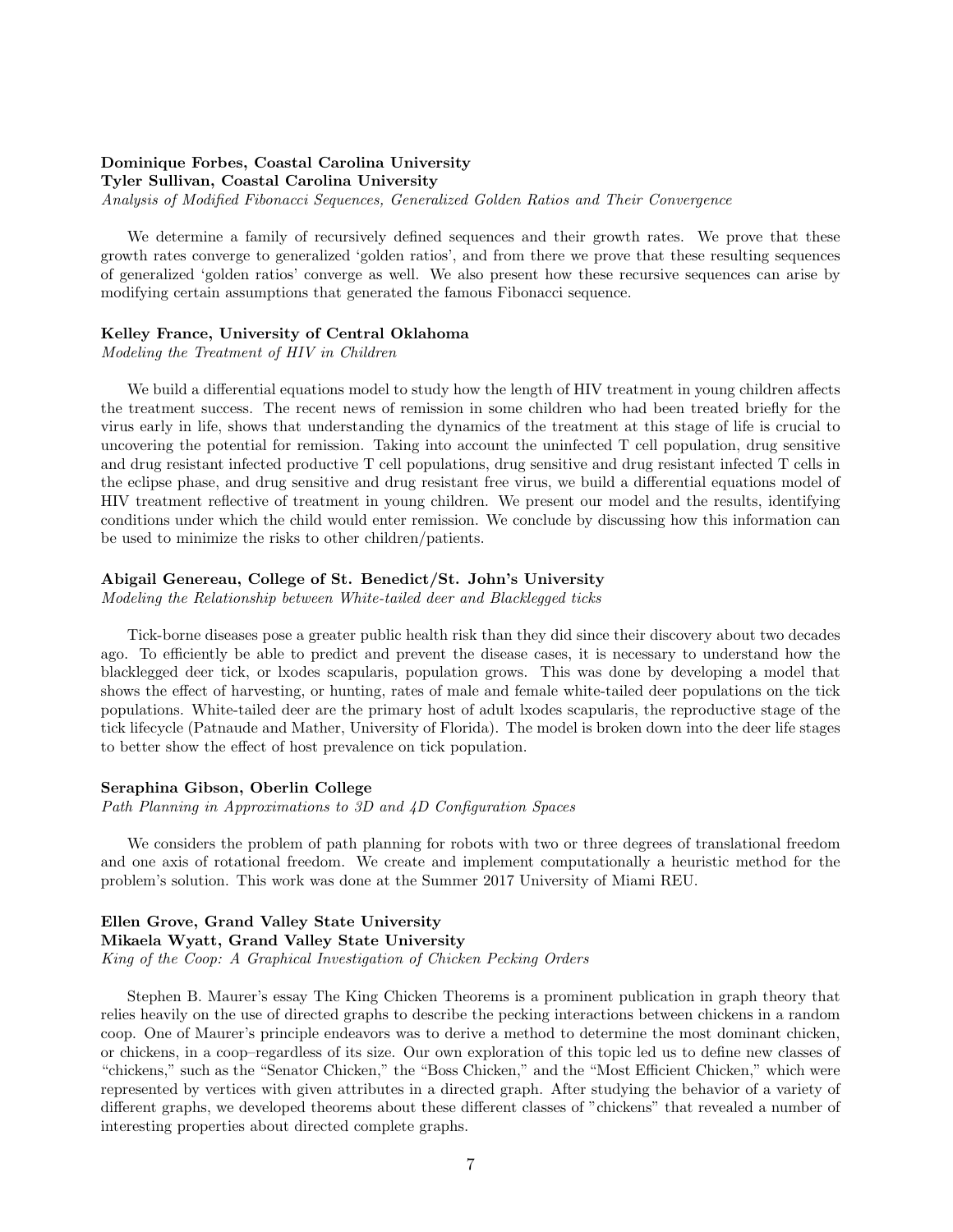# Waverly Harden, Bowdoin College

Dispersive Shock Waves in Strain-softening Material

Strain-softening materials have gained interest in the physics, mathematics and material science communities. These materials become easier to deform as they deform. The dynamics of strain-softening materials in an experimental setting have been rarely studied. I have been modeling and simulating a system that exhibits such behavior. It consists of a chain of hollow elliptical cylinders. An initial force given to the first particle of the chain puts the wave in motion. This dispersive shock wave has a peak that propagates slower than the rest of the wave, causing it to eventually disperse. When the wave breaks, it causes drastic changes in the surrounding atmosphere. Thus, using Hertzian contact laws to model this with an ordinary differential equation would help us anticipate the crash.

#### Qixuan Hou, Georgia Institute of Technology

Monitoring of High-Dimensional Functional Data Steams via Deep Learning

Most of manufacturing processes are equipped with sensors to monitor the performance and the quality of the system. Researchers attempt to use rich data streams provided by the sensors to realize real-time process monitoring and control, accurate fault diagnosis, and online product inspection. We are proposing realizing real-time monitoring of high dimensional functional data streams via deep learning strategies.

Nathalie Huerta, California State University, Channel Islands see Maria Contreras

Sophia Hui, Pomona College see Maria Briseno Martinez

# Lauren Hux, Virginia Commonwealth University

Enhancing Passenger Preclearance via the Flexible Facilitation Model Technical Analysis of Alternatives

The passenger preclearance process allows international passengers to go through security screening operations overseas before boarding a U.S. bound flight. The purpose of EPPC AoA was to identify and evaluate potential technology solutions that could be employed to enhance current CBP preclearance operations. The AoA focuses on technologies that can serve as a 'digital key,' aiming to validate that an individual matches his identity and to produce a record that they have passed the appropriate security checkpoints. A successful digital key portfolio must meet all three goals of binding, information sharing, and attestation, which are discussed further in the poster. A Multi-Criteria Decision Making (MCDM) methodology was used to score and rank technologies within each goal to produce an overall weighted score and associated rank. Using those scores, portfolios were obtained by considering the permutations of technologies under each goal. We used the MCDM method to obtain the best performing individual technology solutions and the overall best performing portfolios.

#### Skylyn Irby, University of Mississippi

On a Generalization of Lucas Numbers

In this presentation, we will consider a generalization of Lucas numbers. Recall that Lucas numbers are the sequence of integers defined by the recurrence relation:  $L_n = L_{n-1} + L_{n-2}$  with the initial conditions  $L_1 = 1$  and  $L_2 = 3$ . That is, the classical Lucas number sequence is 1, 3, 4, 7, 11, 18, .... The goal of this research is to study properties of the following generalization of the Lucas sequence:  $l_n = (-1)^n \cdot l_{n-1} + l_{n-2}$ for  $n = 3, 4, 5, \ldots$  with the initial conditions  $l_1 = 1$  and  $l_2 = 3$ . More precisely, we will make numerical simulations and then prove some relations using Principle of Mathematical Induction.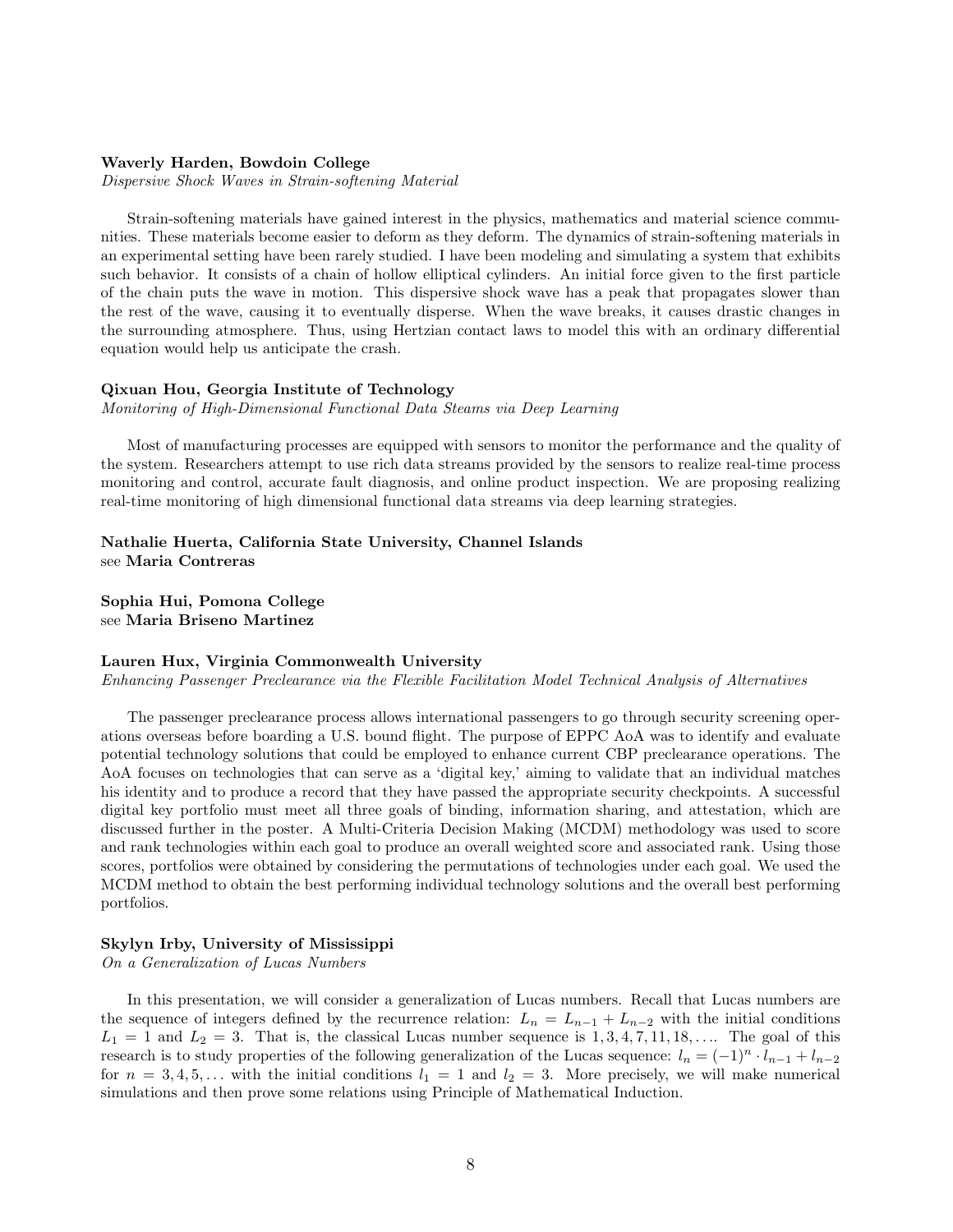#### Amy Isvik, Wartburg College

Math in A New Context: A Reflection on the Budapest Semesters in Mathematics Program

Budapest Semesters in Mathematics is rigorous math-based study abroad program for undergraduate students. Studying mathematics in Hungary allows students to experience mathematics in a new context. Participation in this program allows students to gain greater mathematical and cultural understanding by interacting with the host culture as well as through the opportunity to both collaborate with like-minded peers and take rigorous courses of study in areas of mathematics not available at their home institution. This is an analysis of the benefits of participating in such a study-abroad program. To illustrate these results, I will reflect on my own experience in the course as well as that of my peers, discussing how the class and overall program structure provided academic challenges and career insight.

# Margrethe Jebsen, Claremont McKenna College see Aria Chaderjian

# Tiffany Jenkins, California State University, Channel Islands Haley Pena, California State University, Channel Islands Macomb County - A Political Swing County : An Epidemiology Approach

The United States experienced a political shift in the most recent election with the Republican Party winning the election, but the Democratic Party winning the popular vote. This occurred because of the swing states, including Michigan, Ohio, and Iowa. One of the counties within Michigan that was predominantly Democratic in 2012, but switched their vote to Republican in 2016 was Macomb County. To analyze these results, we take an epidemiology approach to model movement between the two parties. To describe the results efficiently, we use a system of ODEs to compare the similarities between politics and an infectious disease.

#### Elisabeth Jones, State University of New York at Geneseo

Eigenvalue Bounds on Regular Graphs

Graphs are frequently used to represent and analyze complex networks found in the world today, and have tangible and substantial applications in fields such as business, production, and medicine. As the number of vertices  $n$  in the graph can quickly grow to be quite large and consequently grow in complexity, we turn to the eigenvalues of a graph in order to analyze the graph; patterns in the values and distribution of these eigenvalues reflect patterns in the structure of the graph. The eigenvalue of a graph with the greatest magnitude, known as the graph's dominant eigenvalue  $\lambda_1$ , may reveal significant information such as the graph's density, diameter, connectivity, and number of components–all of which help to understand a complex system. Since it is known that for any k-regular graph  $\lambda_1 = k$ , we investigate the two possibilities for the second dominant eigenvalue in regular graphs,  $\lambda_{\min}$  and  $\lambda_2$ . Specifically, we look at numerically establishing bounds on these eigenvalues for given n and k and get data to better understand the minimum eigenvalue gap  $\lambda_1 - \lambda_2$  for regular graphs.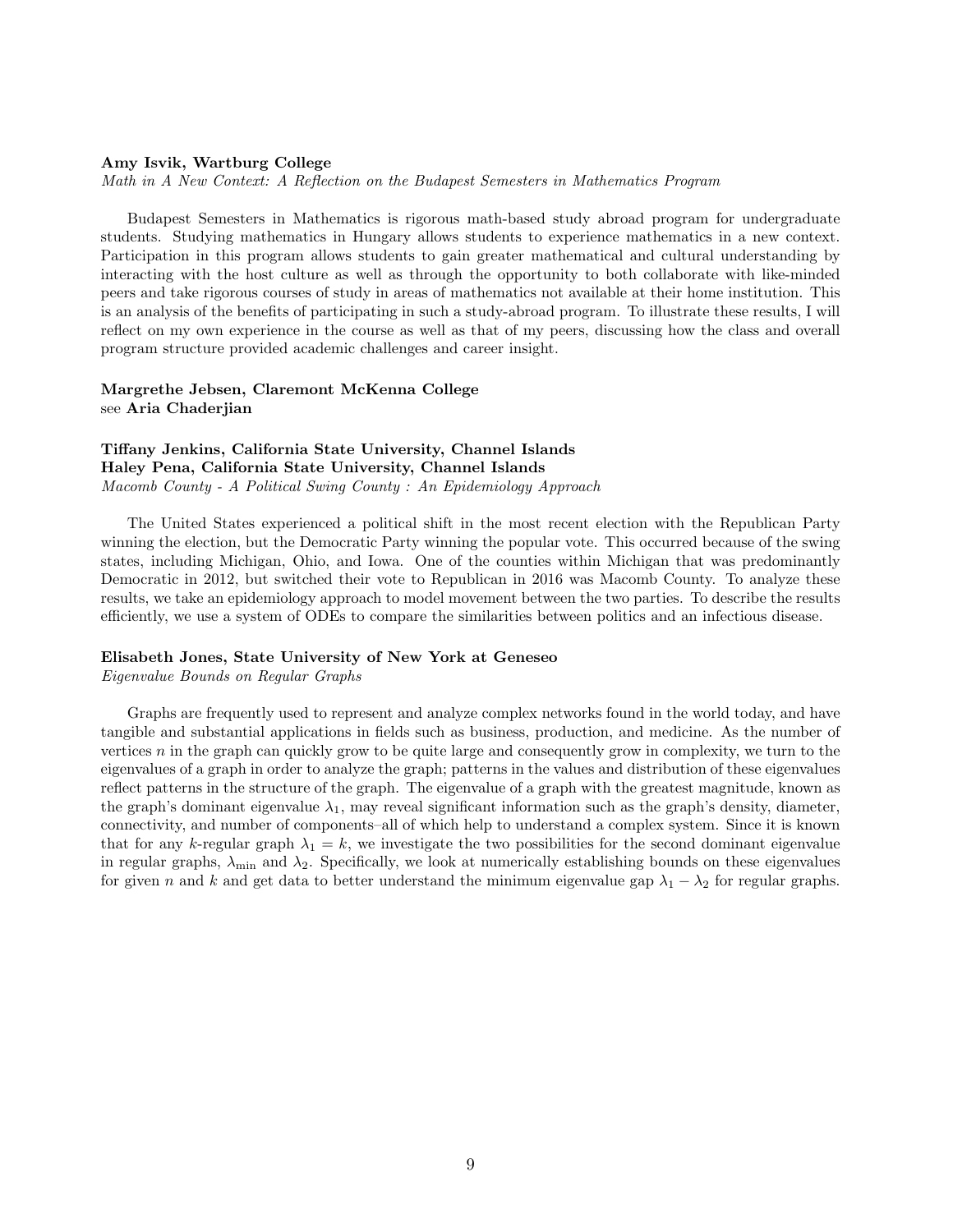#### Lana Kazma, California State University, Northridge

An Investigation on Card Shuffling

The purpose of our project is to determine how many shuffles are needed to get a well -shuffled deck and to determine which shuffle is better. In this project we have studied three kinds of shuffles (The Top-to-Random Shuffle, The Riffle Shuffle, and the Thorp Shuffle). We have defined the three shuffles and we stated some examples using different numbers of cards and different numbers of shuffles to see how the result is affected. Also, we have defined the Markov Chain, Transition Probability, and Transition Matrix. We gave examples about the transition matrix and then we gave more explanation about the transition matrix. For larger deck size, we made many simulations using R program and we used one of the statistical tests which is the Chisquare test. Two Hypotheses are used for this experiment: The null Hypothesis  $H_0$  (the deck is well-shuffled) and The Alternative Hypothesis  $H_a$  (the deck is not well shuffled). If the null hypothesis is true then the proportion of  $p$ -values  $< 0.05$ . Our result shows that it takes less shuffles for a deck of the same size to be well-shuffled using Riffle Shuffle versus the Thorp Shuffle.

### Emily Kelting, University of Central Oklahoma

Determining Factors for Elderly Independent Living

We discuss the factors that affect the fitness of independent living for members of a retirement home. Due to the severity of cognitive degradation in the elderly, understanding the factors that impact cognitive ability is key to deciding if a person requires assisted living. Taking into account a lifestyle questionnaire for the elderly and the BCAT (Brief Cognitive Assessment Tool), we build a multiple regression model of the correlation between lifestyle variables and cognitive ability. We present our model and the results, with the long-term goal of solely using the questionnaire to determine whether or not a person is fit to live alone.

#### Grace Kelting, University of Central Oklahoma

Mathematical Models of the Mammalian Circadian Oscillator and Alcohol Dependency

Circadian rhythms are the body's internal clocks that control brain wave activity, energy production, and other biological activities. When the body is subject to acute or chronic alcohol consumption, the regular circadian rhythm is disrupted and this disturbance affects mood regulation, sleep cycles, blood pressure, and other biological rhythms. This research presents a mathematical model to study the relationship between alcohol dependency and the mammalian circadian oscillator. We build and analyze a differential equations model to show how alcohol dependency disrupts circadian rhythms. We also compare our results to published data and suggest target genes for helping people with alcohol dependency recover their natural circadian rhythm.

## Brielle Kwarta, Houghton College

Optimal Growth Allocation in Sarracenia purpurea in Varying Environments

Sarracenia purpurea, also known as the Northern Pitcher plant, is a perennial carnivorous plant found in nutrient poor bogs in the Eastern part of the United States, the Great Lakes region, and most of Canada. S. purpurea has modified pitcher-shaped leaves which collect prey and rainwater for nutrient consumption, with nitrogen being the most important nutrient, and rainwater being the primary means of obtaining it. These modified leaves are photosynthetically less efficient than other leaf structures (phyllodia) that are produced by the plant. S. purpurea is phenotypically plastic, and so the plant can allocate growth between carnivorous and non-carnivorous structures depending on environmental nitrogen conditions. Previous research has shown that an increase in phyllodia production is a direct and rapid response to nitrogen availability. Using optimal control theory, we created a model to show optimal growth allocation of S. purpurea in such a way that plant morphology represents a prediction of atmospheric nitrogen levels. Our model predicted a difference in carnivorous to non-carnivorous biomass ratios given different nitrogen uptake rates.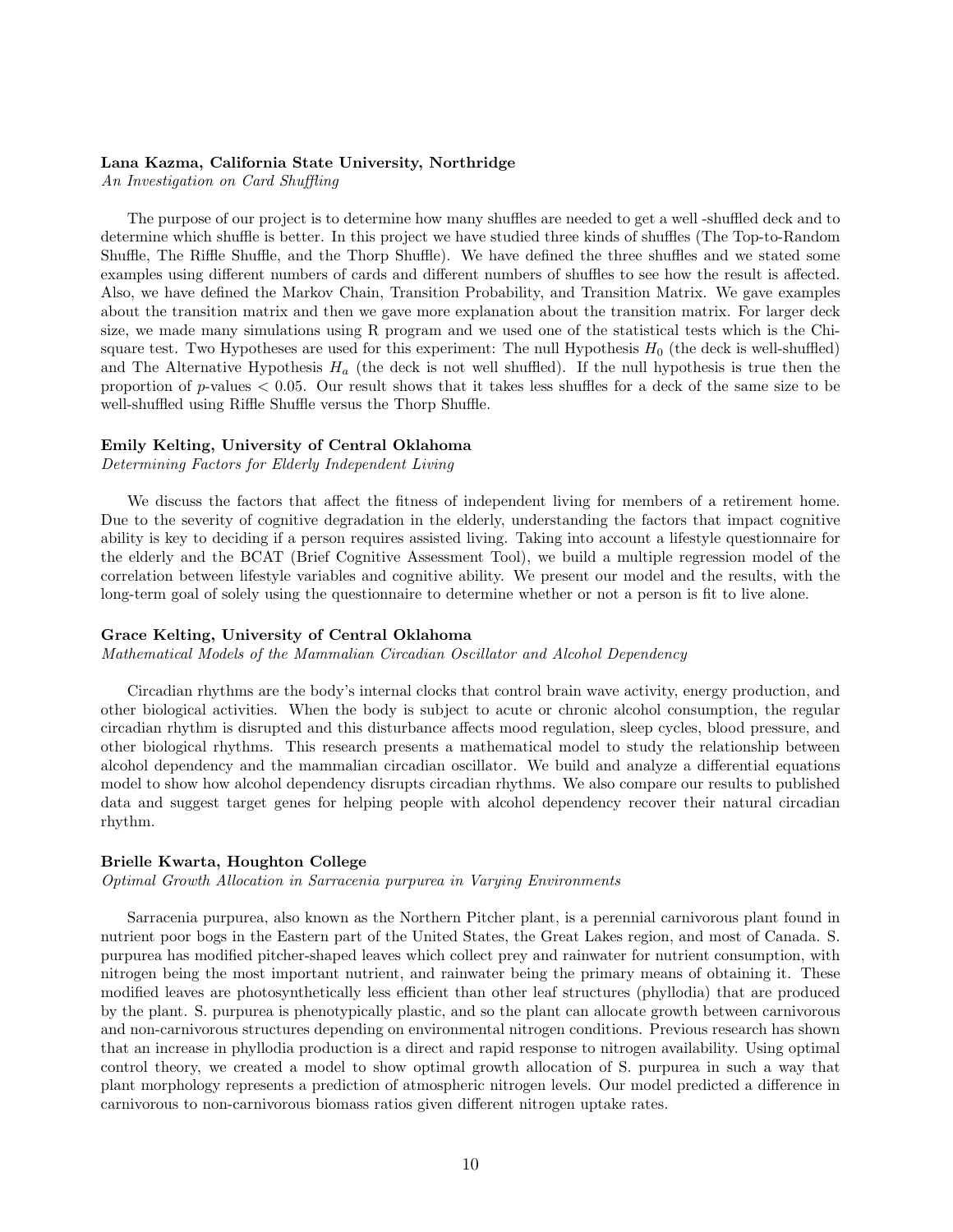# Kaitlyn Lee, Northern Arizona University

A Complex Version of the Scarpis Hadmard Construction

Hadamard matrices have many applications and play important roles in signal processing, coding theory and cryptography. Sylvester, Scarpis, Paley and Williamson described methods for building Hadamard matrices of specific orders. Our work has focused on modifying these known techniques to construct complex versions of Hadamard matrices.

# Laura LeGare, Concordia College

The Calculus of Proportional  $\alpha$ -Derivatives

We introduce a new proportional  $\alpha$ -derivative with parameter  $\alpha \in [0, 1]$ , explore its calculus properties, and give several examples of our results. In the first section, we provide an introduction to our proportional  $\alpha$ -derivative and some of its basic calculus properties. We next investigate the system of  $\alpha$ -lines which make up our curved yet Euclidean geometry, as well as address traditional calculus concepts such as Rolle's Theorem and the Mean Value Theorem in terms of our  $\alpha$ -derivative. We also introduce a new  $\alpha$ -integral to be paired with our  $\alpha$ -derivative, which leads to proofs of the Fundamental Theorem of Calculus Parts I and II, as applied to our formulas. Finally, we provide instructions on how to locate  $\alpha$ -maximum and  $\alpha$ -minimum values as they are related to our type of Euclidean geometry, including an increasing and decreasing test, concavity test, and first and second  $\alpha$ -derivative tests.

#### Linxin Liu, Saint Mary's College of California

Ranking System for Multiplayer Contest

Sports are one of Americans' favorite topics. Fans want to know whether team A is better than team B. Many ranking systems, such as Jeff Sagarin's rating system, are developed to determine and predict which teams are the best. They are quite helpful for determining teams' behavior in head-to-head contests such as NBA, NCAA Basketball, college football, and World Cup, but it is not clear how head-to-head ranking methods apply in multiplayer contests. This summer, I discovered that a ranking system which was initially developed for rating consumer products could be applied to rank teams in multiplayer contests with a few changes. My new ranking methods for multi-player contests are based on the general ideas of the Star Rating Method.

#### Xuan Liu, University of Minnesota

A Uniform Approach to Soliton Cellular Automata Using Rigged Configurations

A soliton cellular automaton (SCA) is a dynamical system on a one-dimensional lattice that evolves according to a particular deterministic rule. The key property is the existence of solitons: stable clusters that move proportional to their sizes and their sizes do not change after interaction or scattering. One of the application of solitons and SCA is to model the Korteweg–de Vries equation: a non-linear partial differential equation showing how shallow water waves move and interact in a thin channel. Rigged configurations arose from statistical mechanics and are connected with tensor products of Kirillov–Reshetikhin (KR) crystals through a (conjectural) crystal isomorphism  $\Phi$ . The isomorphism  $\Phi$  can be considered as a linearization of the SCA dynamics. In our research, we give a uniform description and proofs of SCA of the solitons, the scattering rule of two solitons, and the phase shift using rigged configurations in a number of special cases.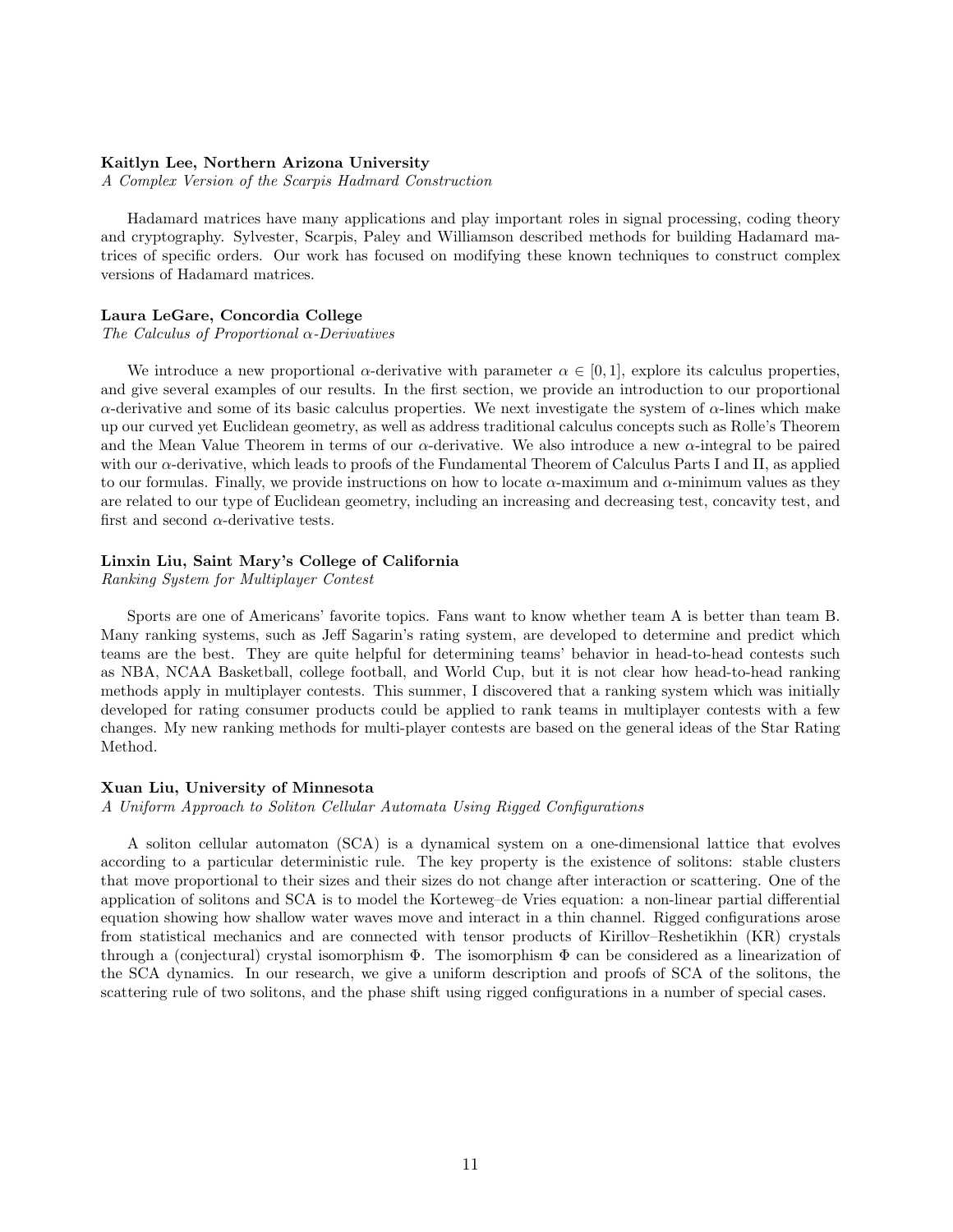# Llasmin Lopez, California State University, San Bernardino

Stochastic Differential Equation Models of Ascaris (Roundworm) Infection

Ascaris lumbricoidesis is a parasite infects 0.8-1.2 billion people globally. Its greatest impact is on children in developing countries. We developed mathematical models of how Ascaris is transmitted through populations, with the goal of improving the ability of epidemiologists to predict the spread of this neglected tropical disease. First, we developed a differential equation model that describes how Ascaris is transmitted between people. We extended this model to include pigs, which are an important reservoir species for Ascaris. We further extended our models to structure the infected human population by worm burden, because this determines the severity of symptoms and the probability of transmitting worms to others. We developed stochastic differential equation versions of our models that included both demographic and environmental stochasticity. We numerically simulated many realizations of these equations to approximate the dynamics of the means, variances, and probability distributions associated with each disease class. Our results showed that including pig populations and worm burden structure had important impacts on model dynamics, particularly in terms of the duration and severity of outbreaks.

# Jiayin Lu, University of Illinois at Urbana-Champaign

Extensions of the Nash-Shapley model for three-player poker games

In 1938 John von Neumann proposed his now famous mathematical model of poker. Over the years, other poker models have been proposed and studied by mathematicians (Borel, Bellman, Blackwell), economists (Kuhn, McAdams), and even professional poker players (Chris Ferguson). However, all of these models focus on the two-player case. It was not until 1950 that the first three-player poker model was proposed by John Nash and Lloyd Shapley, who derived optimal probabilistic strategies for each of the players. Their model remains one of the only mathematical poker models involving more than two players. The Nash-Shapley model assumes there are only two kinds of cards, high and low. At the beginning of the game, each player is dealt a card, chosen at random from the two kinds. The game then proceeds for up to five rounds of betting or passing actions. Nash and Shapley derived optimal betting probabilities for each player and each round of this game. In our research we investigate extensions and variations of the Nash-Shapley model.

# Qingyi Lu, Hobart and William Smith Colleges

An Analysis of Statistical Binning

Statistical binning is a technique for species tree reconstruction, which appears in a Science article, but the precise reason why this algorithm works remains unknown. For our research, first we tested the low and high levels of incomplete lineage sorting (ILS) and verified experimentally that this strategy can reduce gene tree estimation error. However, this method can not provide a good classification of which gene trees to bin together based on rules in the paper. To improve the strategy, we used the Booster, which is a new bootstrap computation along with topological constrains, instead of the traditional one. By using this bootstrap computation and the topological constraint we can improve the binning classification in both lower and higher level of ILS data sets.

#### Genevieve Maalouf, Hofstra University

Infinitely Many Stable Marriages

The Gale-Shapely Algorithm was produced in order to solve the Stable-Marriage problem in the finite case. We analyze the algorithm when the input is infinite and exhibit the conditions needed to guarantee a semi-stable pairing. We then analyze the run time of the algorithm when the men's preference type is in type  $\omega + 1$  and conjecture that the supremum of the run times is  $\omega_1$ .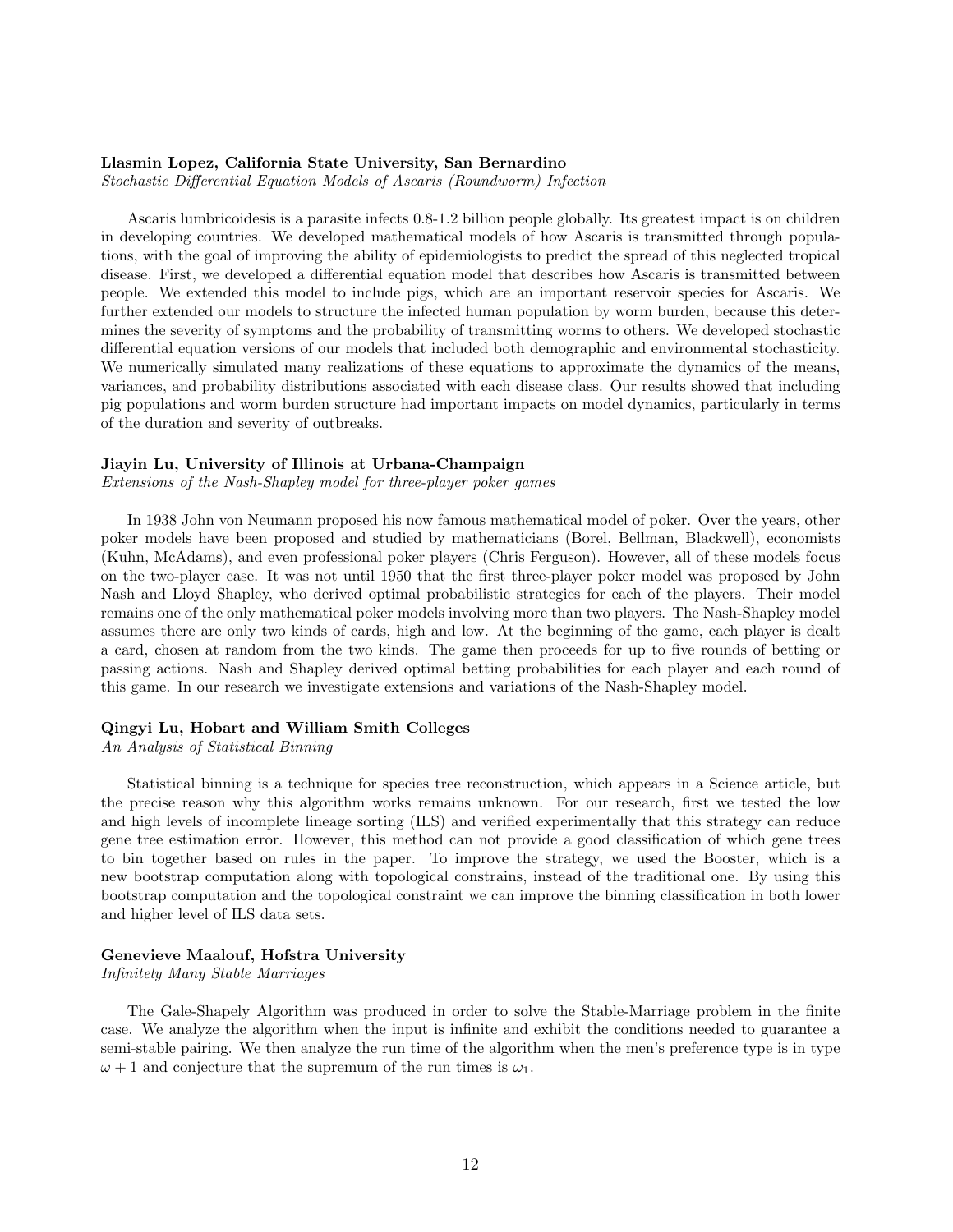# Anna Marek, Coe College Laura Schlesinger, Coe College

A Connection Between Quadratic Rational Maps and Linear Fractional Maps

Let  $\varphi$  be a quadratic rational map with real coefficients where  $\varphi$  maps the unit disk to itself. For each such  $\varphi$ , there is a corresponding linear fractional map  $\zeta$ , found using the coefficients of  $\varphi$ . This  $\zeta$  can be used to find the kernel of the adjoint composition operator  $C^*_{\varphi}$ , defined on the Hardy space. In our research, we find all possible forms of  $\zeta$  to help us investigate the conditions necessary to ensure that  $\varphi$  maps the unit disk to itself. Finally, for a specific  $\varphi$  we search for the kernel of its corresponding composition operator by calculating the matrices of  $C_\varphi$  and of the Toeplitz operator defined by projecting  $\frac{-z\zeta'(z)}{\zeta(z)}f(z)$  onto the Hardy space.

# Meraiah Martinez, Benedictine College

Cara Nix, University of Minnesota

Improving Automated Methods for Cell Identification in Calcium Images

New optical imaging technologies have the potential to revolutionize neuroscience, but are hindered by inaccurate automated cell identification. We are comparing results from current automated cell-sorting methods to careful human judgment. We are investigating the current algorithms which use singular value decomposition and non-negative matrix factorization. We are calculating single pixel statistics which are aiding our efforts to improve the automated methods in identifying neurons. We are exploring the correlations within the background noise of multiple neurons to augment our ability to identify, and then remove, the unnecessary background noise.

#### Mackenzie Maschka, Nebraska Wesleyan University

Kirkman Packing Designs

A Kirkman Packing Design  $KPD(v, n)$  is a collection of n partitions of the set  $\{1, \ldots, v\}$  satisfying the condition that any pair of ground elements appear together in at most one block. In this poster we will discuss an upper bound  $n_{max}$  on the number of partitions for a given number of elements, along with discussing hillclimbing algorithms we developed to construct a  $KPD(v, n)$  for any v and any  $n \leq n_{max}$ . We will particularly focus on the  $KPD(19,8)$  since 19 is the smallest v for which it is unknown if a design on  $n_{max} = 8$  partitions exists.

#### Monica McGrath, Saint Mary's College

A Fast-Slow Dynamical System Model of Addiction: Predicting Relapse Frequency

Substance use disorders are prevalent and endemic in modern society. A patient of a substance use disorder is likely to have periodic relapses and periods of recovery. We propose a fast-slow dynamical system model which relates the levels of addictive substance to the levels of dopamine in the patient's brain. High levels of dopamine (DA) are responsible for the rewarding effects of using drugs of abuse (DOA). A patient is likely to seek recovery, which is a slow process, but increases in DA lead the patient to recall the rewarding effects of using a DOA. This leads to a very fast relapse, which is characterized by a spike in DOA levels in the brain. Then, the body's liver works to remove the DOA from the system, which is a relatively slow process. Once the DOA is completely removed, the patient has re-entered the recovery phase, and the cycle repeats. We use our model to predict the DA level which triggers a relapse, called the relapse threshold. We also use the fast-slow dynamics (geometric singular perturbation theory) of the system to predict the period of the cycle, which can be interpreted as relapse frequency. Both predictions can indicate when a patient is at risk of relapsing.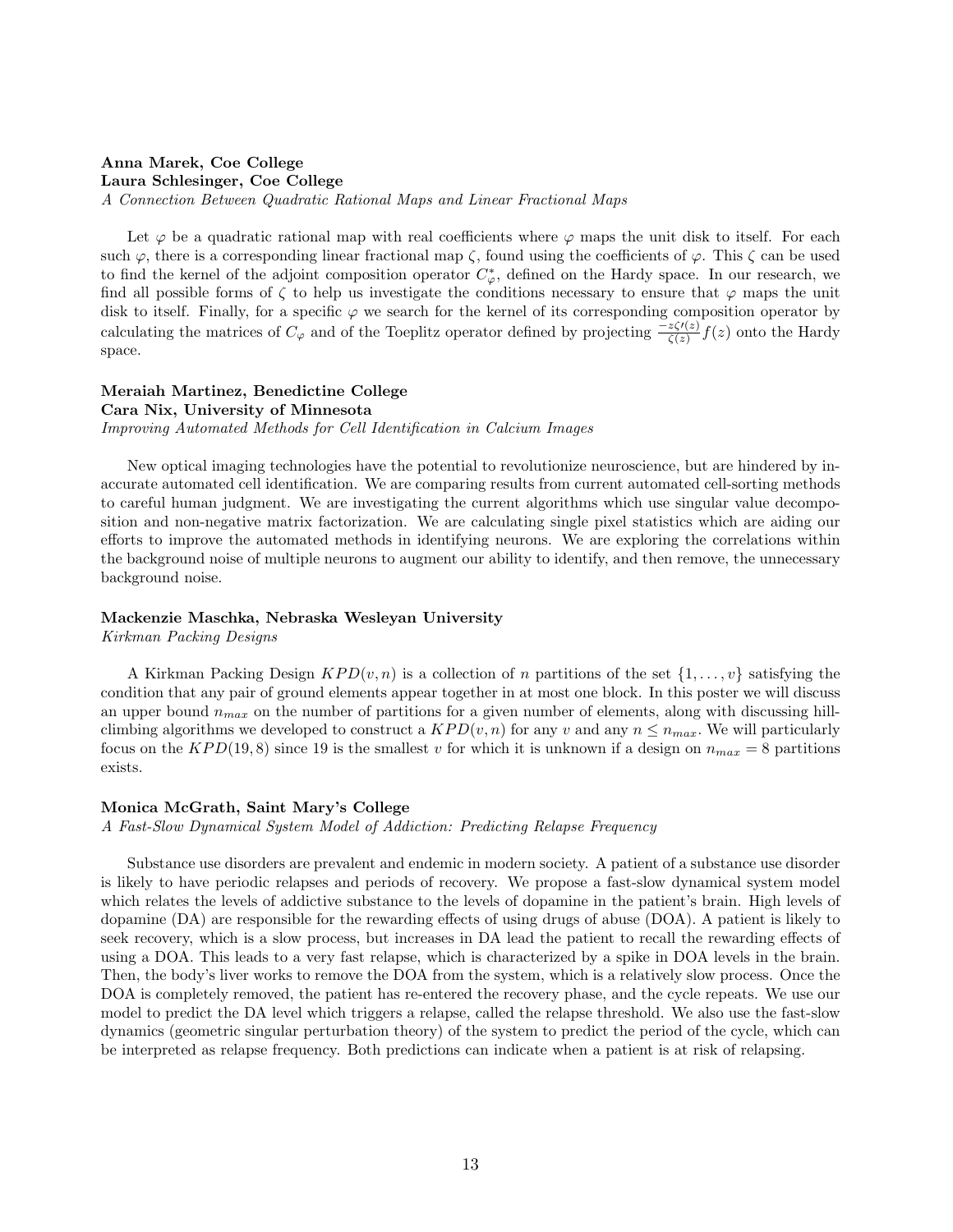# Grace McMonagle, Grand Valley State University

The Embeddability of Partial Latin Squares in the Cayley Tables of Dihedral Groups

Latin squares are  $n \times n$  matrices with n symbols where each symbol appears exactly once in each row and column. Partial latin squares (PLS) are latin squares that have only some entries filled in; the number of filled entries is referred to as the size. Motivated by results of Wanless and Webb, we are examining an extremal question related to the embeddability of PLS in the Cayley tables of dihedral groups. We will present results on the maximum size of PLS such that each PLS of that size can be embedded in the Cayley table of a given dihedral group.

# Victoria Meza, California State University, Fullerton see Dana Casabella

#### Anna Miller, Seattle University

Taxicab Geometry

What happens when we change how we think about distance? We explore this question by taking Euclidean geometric ideas and analyzing them in terms of the taxicab metric. We begin by introducing taxicab geometry and the new way of measuring distance. Next, we discuss all of the familiar conic sections in terms of distance formulas and compare them to the ones found by slicing cones. Finally, we delve into an exploration of Apollonian sets.

# Bridget Minellono, Washburn University

Creating Algorithms to Test Various Expectations Involving Quantitative Modifiable Randomizers (MR)

My focus is calculating expectations regarding conflicts using quantified Modifiable Randomizers (MR). Working within a setting in which we compare the outputs of two or more quantified MR, I developed algorithms, simulations and models that carry out a variety of these dynamics–giving access to empirical data regarding their behavior. A great deal of emphasis is placed on streamlining strategies and comparing fixed strategies with adaptive strategies. Additionally, I present recursive programs that I created to calculate the exact expectations (the probability of any one side 'winning') of outcomes of conflicts in these settings.

# Cailin Monroe, University of Montevallo

Ramsey Numbers

Ramsey Theory is a branch of Graph Theory developed in the early 20th century by Frank Plumpton Ramsey. In general, Ramsey Theory asks what minimum number of vertices is required to guarantee that a certain type of subgraph will be present in a graph or it?s complement. My paper addresses a number of theorems that enable us to calculate specific Ramsey numbers, as well as analyzing why Ramsey numbers of higher values are exceedingly difficult to determine.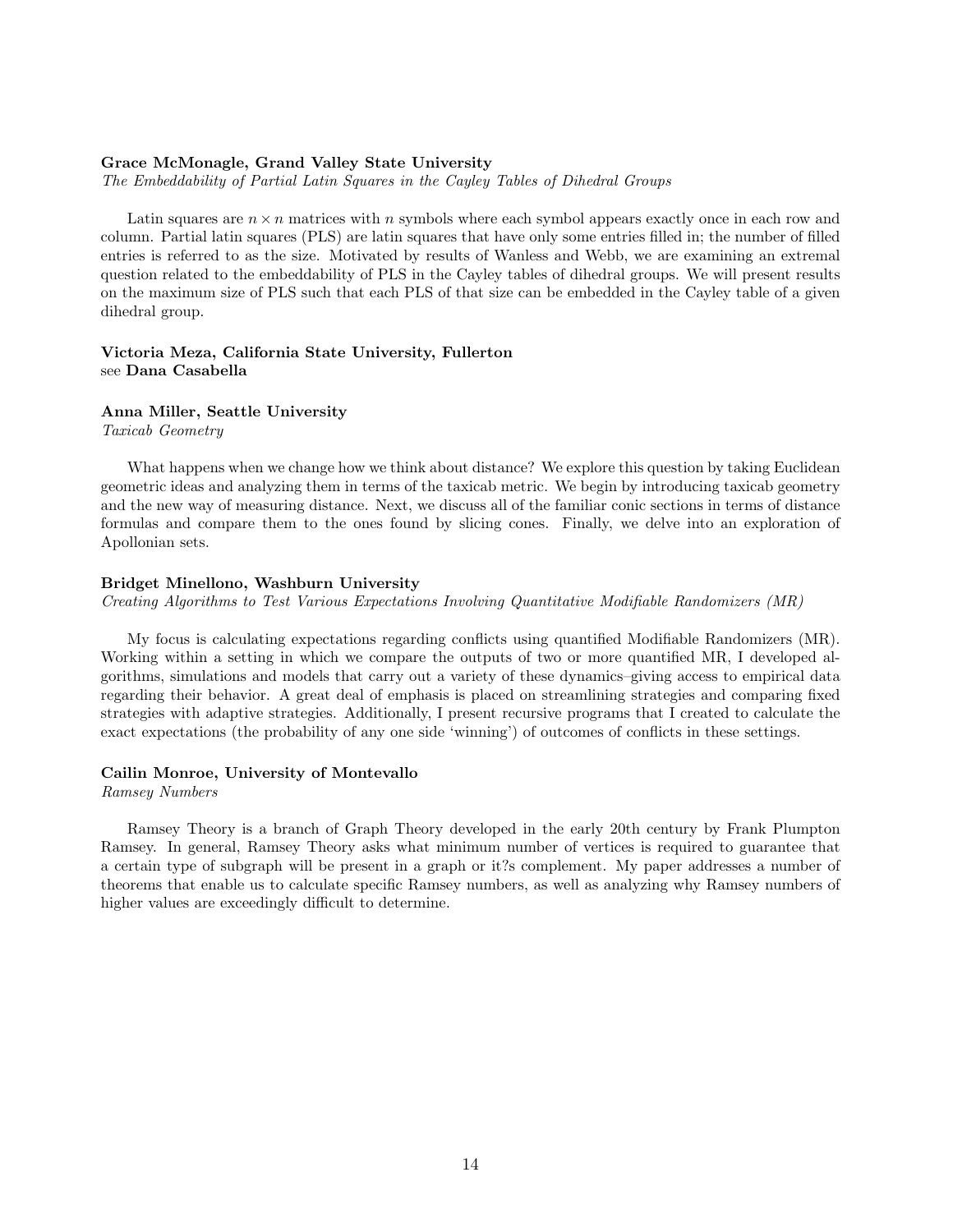#### Bridget Mueller-Brennan, University of Illinois at Urbana-Champaign

A Passive Acoustic Analysis of the Temporal and Spatial Distribution of Madagascar's Omura's Whales

We consider the acoustic behavior of *Balaenoptera omurai*, a species first described in 2003. The first live sighting and in-situ study of a population of these whales began off the coast of Madagascar in 2013. B. omurai song is a stereotyped broadband pattern with an average duration of 9 sec and repetition rate of 3 min. This consistency allows the use of passive acoustic monitoring. The goal of this study is to use acoustic data to determine the temporal and spatial distribution of B. omurai in the Nosy Be region of Madagascar. Passive acoustic monitoring devices were placed at 4 sites based on previous acoustic and visual data to record from Dec 2015 to Nov 2016. These data were analyzed using a spectrographic display and an automated detector was developed and run over the data from all 4 sites. The detector's performance was verified manually. Our results suggest that B. omurai demonstrate distinct variation in habitat utilization but are present and singing in the area all year, indicating that they have no distinct seasonality and are non-migratory. This population of B. omurai appears to be resident to Nosy Be, so protecting this region is vital to the conservation of the only studied population of this newly discovered whale. Whales are an important part of the ecosystem, so understanding their ecology and protecting them is key to keeping our oceans healthy.

#### Sara Myers, University of Scranton

# Orthogonality from Group Characters

We explore non-standard orthogonalities arising from the character table of a finite commutative group. These orthogonalities are used in algebraic coding theory to replace the standard Euclidean orthogonality and have a corresponding MacWilliams relations for them. We establish that for a finite commutative group G and any subgroups H and K of G with  $|H||K| = |G|$  that there exists an orthogonality with  $H^{\perp} = K$ . Additionally, we give families of orthogonalities that apply to any finite commutative group. Finally, we give numerous examples of orthogonalities for specific groups.

#### Christina Nguyen, Northeastern University

Cauchy Problem for the Spherically Symmetric Vlasov-Poisson Equation

Plasma can be found pretty much anywhere, from man-made sources such as fluorescent lights and neon signs to natural phenomena such as lightning bolts and the stars. We will focus on the kinetic theory of plasma; it models the behavior of the particles in the plasma over time through an averaging function. The Vlasov-Poisson equations are a system of non-linear partial differential equations which describe the time evolution of a collision-less ensemble of particles within a force field. These equations could describe a self-gravitating system of stars changing over time or on the smaller scale, the evolution of cosmic dust clouds. We will use a this force, the radially symmetric gravitational force, and apply it to a distribution of particles. We will focus on global existence of solutions to the Vlasov-Poisson system with spherical initial data which has been established by J. Batt for a gravitational force in 1977 and for an electromagnetic force by S. Wollman in 1980. We will specialize their results to the case of a spherically symmetric distribution and seek out a solution to the initial value problem for this system.

Cara Nix, University of Minnesota see Meraiah Martinez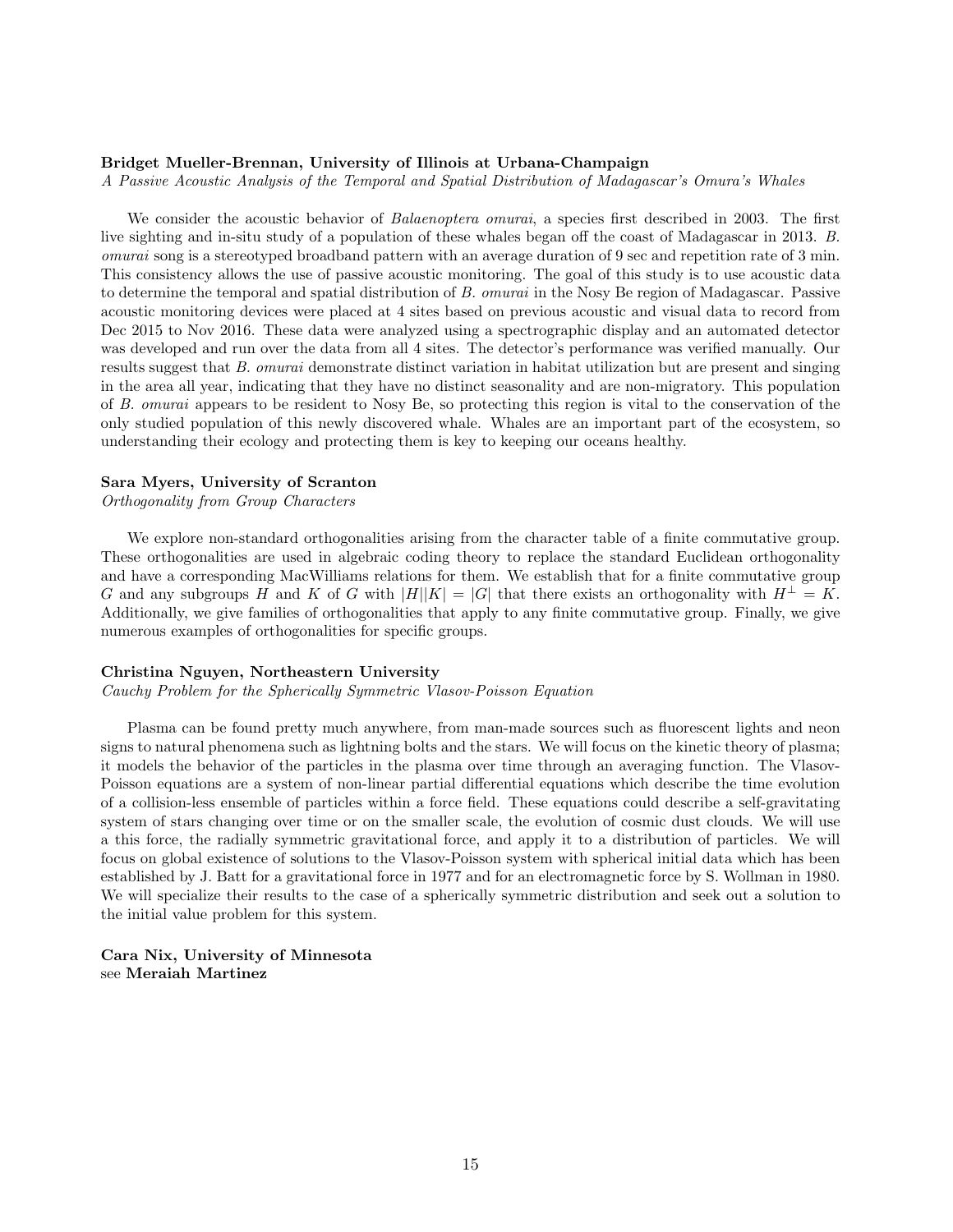#### Illyssa Overton, University of Montevallo

The Cantor Set

The Cantor Set denoted C is a set of points lying on the closed interval  $[0, 1] \subset \mathbb{R}$  constructed by removing the middle thirds of the line segments generated in each step  $C_n$ . We will explore its many characteristics – closed, compact, measure 0, perfect, and uncountable, to name a few. We will prove that  $C$  has these properties, then compare the properties of a few similar sets to  $C$ . Our study is based in topology with elements of measure theory and set theory.

# Faith Pearson, University of Utah

Super Edge-Magic Total Labelings

Graph labeling is an important topic in the discipline of graph theory. This expository project is an exploration of super edge-magic total labelings. This project involves a description of some fundamental graph theory concepts, examples of super edge-magic graphs, and other necessary information to approach the conjecture that all trees are super edge-magic.

# Haley Pena, California State University, Channel Islands see Tiffany Jenkins

# Andira Putri, Georgia State University

Modeling Sporulation Through the Environmentally Regulated Genetic Network in B. Subtilis

Biofilms are colonies of microbial organisms held together by a polymeric extracellular matrix on surfaces. Biofilms are prevalent in natural, industrial, and health settings. Much of the molecular mechanisms for biofilm formation is still unclear, in particular how cells switch their phenotypic behavior within a biofilm. To gain an understanding of phenotypic switch in biofilm, we focus on sporulation in Bacillus subtilis. Empirical evidence shows that Spo0A is the master protein determining cell phenotype: High concentrations of phosphorylated-Spo0A (Spo0A∼P) trigger sporulation while low levels lead to extracellular matrix production. We constructed a genetic network that integrates both nutrient-regulated and quorum-sensing pathways in B. subtilis. We used a system of coupled ordinary differential equations to study the genetic network in response to nutrient availability and surrounding cell density. Dynamical systems analysis of these equations reveal that both starvation and overcrowding can raise Spo0A∼P levels and trigger sporulation. This simple model of the Bacillus subtilis genetic network is the first step in understanding the growth mechanisms of biofilms under varying environmental conditions.

# Arsah Rahman, George Mason University

Observing the Behavior of Quasiperiodic Orbits

Quasiperiodicity is one of the three types of observed dynamical behaviors alongside chaos and periodicity and has large applications in Hamiltonian systems, one example being the Solar System, which contains quasiperiodic orbits, that is, orbits that are almost but not periodic. Not only is it used in studying planetary motion, but researchers at NASA have sought this behavior to be a possible fuel-efficient path for a spacecraft to travel further distances. Coding an algorithm based on the work of Das, Saiki, Sander, and Yorke and of Levnajic and Mezic, we observed the dynamics of the two dimensional standard map, that is, how the map's appearance is influenced by different values of the parameter being greater than or equal to zero in the system of equations used in obtaining the map, and also by varying the number of initial conditions and trajectory points, for an understanding of the behavior of quasiperiodic orbits. In addition, we are currently extending the techniques used for obtaining and understanding the standard map to study the four dimensional Froeschle map, and looking at new parameters, which we intend to apply to other equations that have not been studied yet.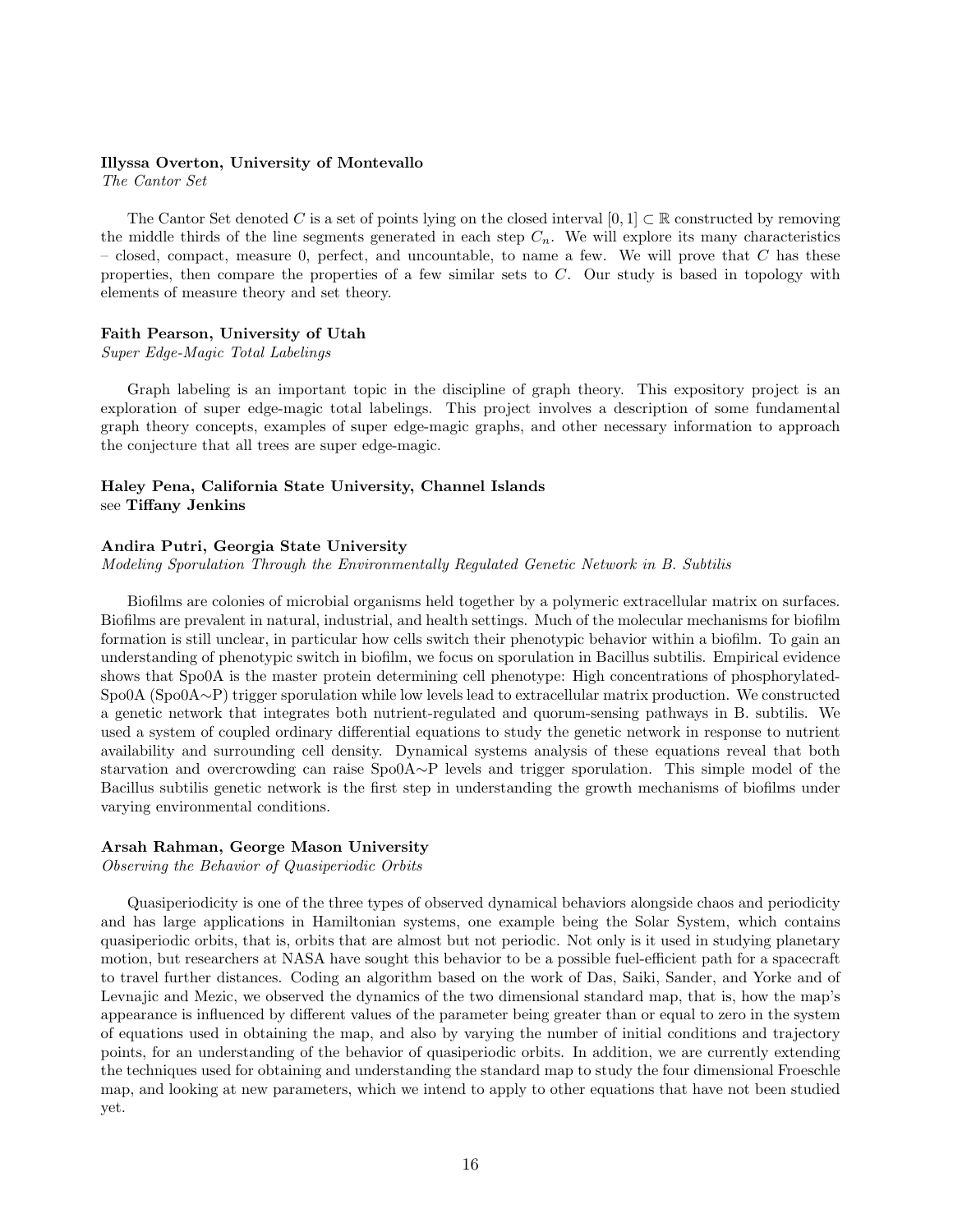# Kayla Roberts, California State University, Channel Islands see Maria Contreras

# Carmin Robson, Coe College

Majority Judgment as an Alternative American Voting System

In the aftermath of the 2016 election, many of the deficiencies in the American voting system have to come to light. While most mathematicians are in agreement that plurality voting, our current system, is the least likely to meet voters' needs, they're unable to back a single alternative voting method. Currently, majority judgment has the most integrity of proposed alternative voting methods, but the data behind it doesn't have political roots. Using the Pew Research Center's 2014 Political Typology data-set, we simulated potential outcomes for the 2016 election to see if a majority judgment voting system could more accurately reflect the desires of American voters.

# Laura Schlesinger, Coe College see Anna Marek

# Toluwani Soares, Stephen F. Austin State University

An Optical Mineralogy Inquiry

The challenge of accurately identifying a mineral is one made simpler by the science of mineralogy as known chemical properties take shape in physical form. In optical mineralogy, the search narrows as optical properties can point to a more definitive conclusion. Still, ambiguity persists. This study involved over 60 thin sections of rock samples obtained from a variety of formations in Texas; the origins of the samples were mostly unknown. The thin sections (unlabeled as to avoid bias) were analyzed using petrographic microscopes and described by their observed optical properties including: pleochrism, extinction, relief, birefringence, interference color and optic sign. Using canonical correlation, the relative reliability of optic properties was assessed. To that end, I hope to conclude which properties can be more heavily leaned on (singly or in conjunction) by noting the optics that most strongly correlated to the standard identifying techniques used to classify a mineral.

# Jean Springsteen, Coe College

Minimal Fault-Free Tilings on Packed Rectangular Boards with Uniform Rectangular Blocks

Tiling problems seek a way to cover a region using a set of tiles. These problems have applications in art, nature, architecture, and other fields. A special kind of tiling is a fault-free tiling, which is a tiling that does not have a line that runs from one end of the region to the other without interruption from a tile. This research focused on finding the minimal (by area) fault-free tiling for rectangular boards packed with uniform rectangular blocks. By studying how the dimensions of the board can be written as linear combinations of the blocks, patterns arise for determining which dimensions could be fault-free tiled.

# Lauren Stanislaw, Scripps College

Integrated Metabolic Regulatory Model (IMRM): Using Statistics and Optimization to Model Bacteria

To determine whether a gene is active or inactive, we fit its expression levels under different conditions to a bimodal Normal mixture model in which one mode is active and the other is inactive. Then, by finding the maximum biomass of a linear model in which reaction rates are our variables, we can predict which reactions are occurring in a cell, and the rates at which they are occurring.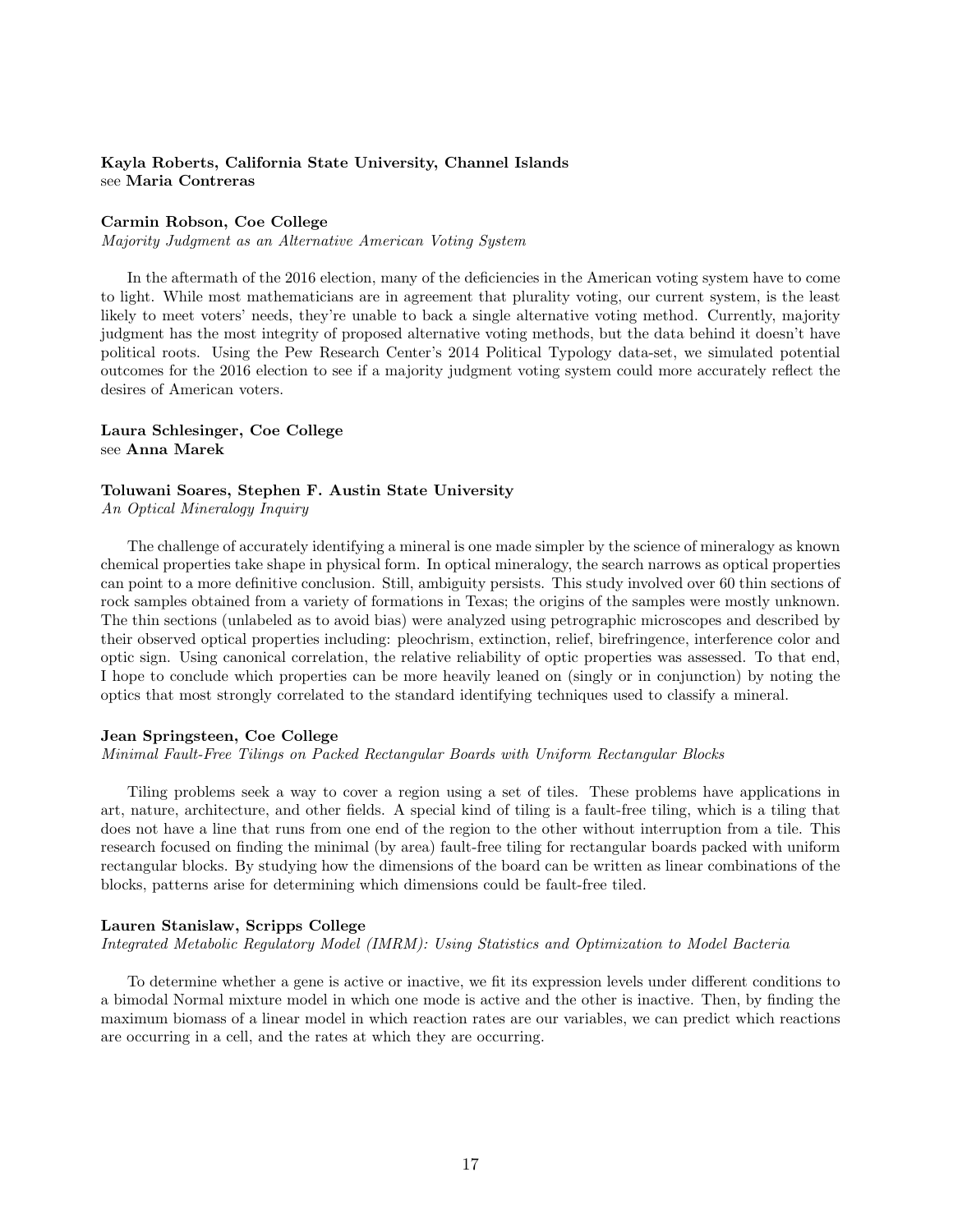# Margaret Steiner, The George Washington University

A Comparison of Statistical Methods for Identifying Rare Genetic Variant Associations in Trio Data

Genome wide association studies have identified common single nucleotide polymorphisms (SNPs) associated with several birth defects. However, these common variants account for only a small fraction of disease heritability. Recent evidence suggests that rare genetic variants may contribute to this "missing heritability." Yet, traditional statistical methods are underpowered to identify associated rare variants due to extremely low allele frequencies. The research presented is a part of a larger study with aims of (1) developing a novel Bayesian stochastic search variable selection method for the joint analysis of common and rare variants in trios and (2) comparing the performance of this method to existing collapsing tests using both simulated data and real genetic data. Under Aim 2, the presenter reviewed recent literature to find methods suitable for comparison to the new method and used these methods to analyze simulated data. The selected methods were implemented in R code for 50 simulated data sets, each containing data for 1500 trios over a 250 kbp region. Beyond the current study, future statistical modeling may involve additional factors such as environmental effects, gene-environment interactions, and maternal genetic effects.

# Shelby Stowe, Sterling College

Modeling vaccination strategies to control white-nose syndrome in little brown bat colonies

Since 2006, the North American bat population has been in rapid decline due to white-nose syndrome (WNS), which is caused by an invasive fungus (Pseudogymnoascus destructans). The little brown bat (Myotis lucifugus) is the species most affected by this emerging disease. We consider how best to prevent local extinctions of this species using mathematical models. In 2017, development began on a new vaccine for WNS; we analyze the effects of implementing vaccination as a control measure. We create a Susceptible-Exposed-Infectious-Vaccinated hybrid ordinary differential equation and difference equation model informed by the phenology of little brown bats. We compare the effectiveness of annual, biennial, and one-time vaccination programs for multiple durations of immunity length. We also determine the optimal time to vaccinate, if vaccinating only once, as a function of average duration of immunity. Next, we perform a sensitivity analysis to determine the robustness of our results. Finally, we consider other possible control measures together with vaccination to determine the optimal control strategy. We find that if the vaccine offers lifelong immunity, then it will be the most effective control measure considered thus far.

Sarah Strikwerda, Calvin College see Amanda Cowell

Tyler Sullivan, Coastal Carolina University see Dominique Forbes

#### Hannah Tolson, Gonzaga University

Pentagon to square: the most efficient way to transform one polygon to another

The premise of this research is tracking the fewest number of ways a polygon (in our case, the pentagon), can be cut, rotated, and rearranged to yield a square product. It has previously been proving that a pentagon can be cut 6 ways to yield a square. My research is aimed towards proving that this can, or cannot, be done in 5 ways.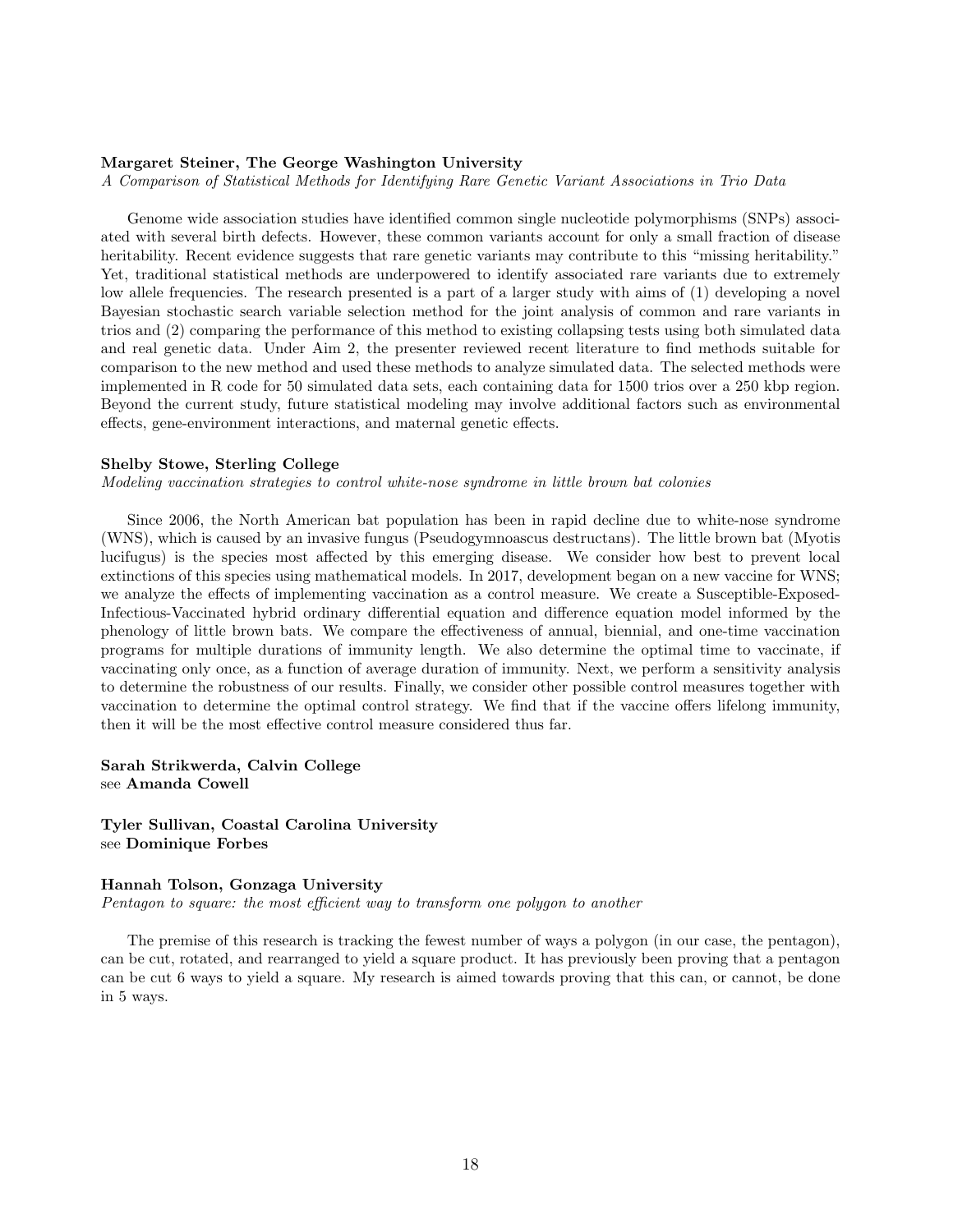# Madison Tung, United States Air Force Academy

A Method for Processing Very Large Data Sets

In this poster we will examine the mathematical techniques involved with my research in neural networks. Specifically, I will demonstrate a technique of iteratively adjusting the decision boundary to eliminate classification error of data in very large data sets. The goal is to model the processes of the human brain and increase data processing power exponentially in order to make useful classifications of large data sets.

# Courtney van der Linden, California State University, Northridge

A Tree Of T-Structures On Elliptic Fibrations

Mirror symmetry in physics has driven a great deal of new mathematics in recent years, especially in the field of algebraic geometry. In particular, there are many physical computations on black holes and strings that do not yet have algebro-geometric formulations. In many of these computations, it is crucial to understand the stability of the objects involved; t-structures in algebraic geometry give a crude, first-order approximation of stability. Three-dimensional complex Calabi-Yau manifolds correspond to a string-theoretic model for the physical world in which we live. In this project, we will study a hierarchy of t-structures on Calabi-Yau manifolds that admit the structure of an elliptic fibration. So far we have studied the t-structures corresponding to 0-dimensional and 1-dimensional objects.

### Karlee Westrem, University of North Dakota

Winning Stategy for Dice Game Farkle

Analyzing the dice game, Farkle and develop a winning strategy based on expected value and probability. In the game, a player during their turn have the option to stop rolling and earn their current accumulated points, or continue rolling to possibly accumulate additional points with the risk of possibly losing it all. I will show how the playing strategies vary depending on the number of the dice involved.

# Melissa Wong, California State University, Fullerton

Concert Tour Optimization: Minimizing the Cost Function

Minimizing cost is a significant objective for any industry that aims to optimize their resources and the efficiency of their operation. Concert tour optimization consider restrictions in travel distance, travel cost, and venue availability. The scheduling of band concert tours is an elaborate task that often results in some loss in the cost function. Researchers have implemented heuristic algorithms to develop optimal band concert schedules that minimize the cost function. Our study simulates a band traveling to and performing in each city once, assessing the importance of each our constraints. We adapt Nghiem's method for scheduling band concert tours to expand and implement an approach that will consider all objectives and violations without compromising the cost function. Since an initial solution was often obtained using a relaxed approach, we attempt to minimize the function with an absolute approach to construct an initial tour. We compare the results of both methods and examine which approach generates an initial solution that minimizes the cost function.

Mikaela Wyatt, Grand Valley State University see Ellen Grove